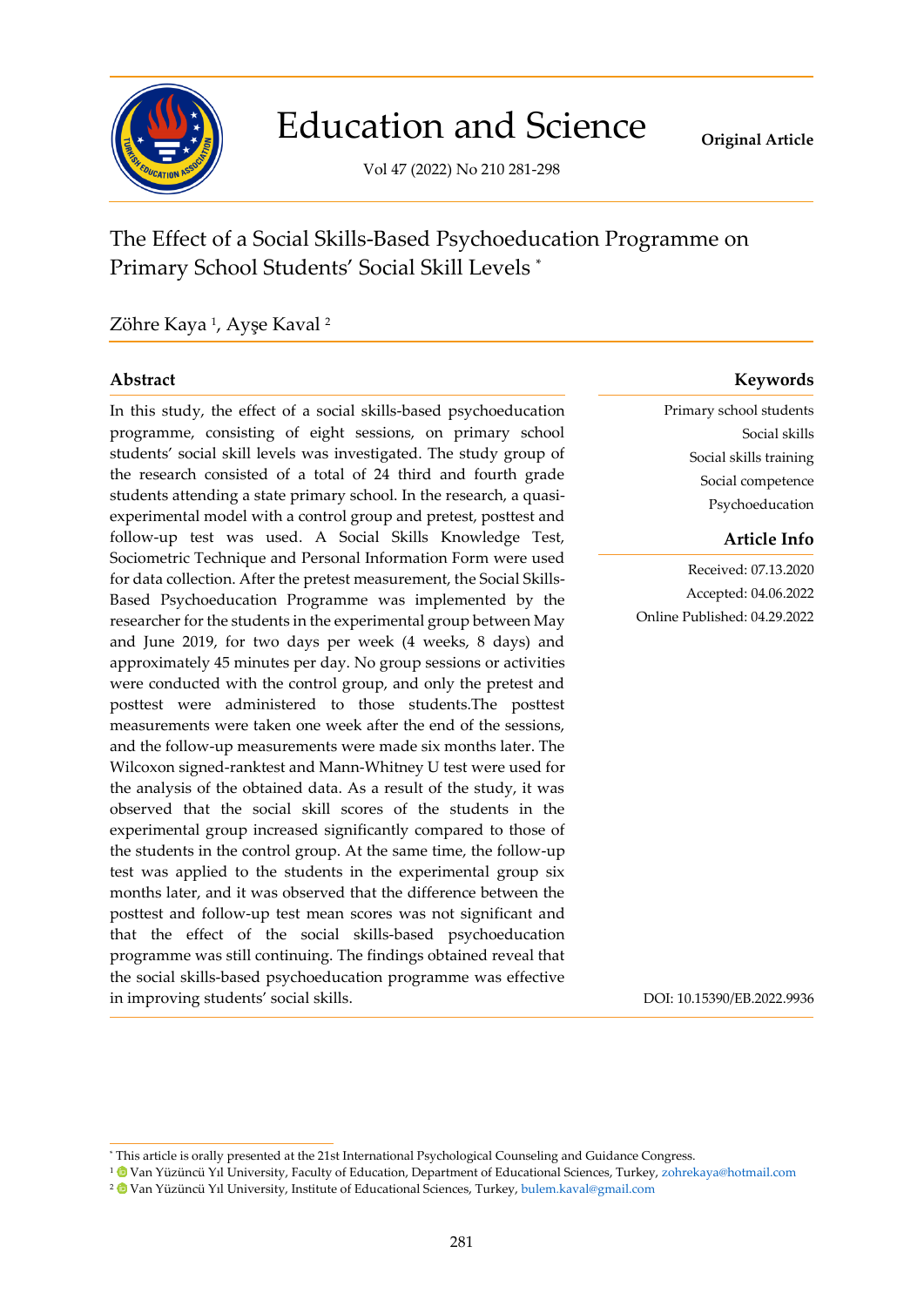#### **Introduction**

Together with the adoption of the modern understanding of education, the importance given to the holistic development of students has increased. Within the scope of student personnel services, the emotional and social development of students have begun to be given importance along with their academic development. One of the periods in which students' psychosocial development is important is the primary school period. This period, which encompasses the ages of 6-12, is a period in which children's social and personality development is important as well as their academic development (Bacanlı, 2010; Işıklar, Bilgin, & Bilgin, 2015). Piaget (1999), cognitively defines this period as the concrete operational period, and in his view, children make logical inferences about concrete objects in this period. During this period, which Freud (1908) classified as the latency stage in his psychosexual theory of personality, the individual begins to identify with other adults apart from his parents, and especially with his teachers, and mostly directs his attention towards acquiring social and intellectual skills. Successful completion of this period is achieved by strengthening the sense of autonomy that will support the individual's efforts to learn and acquire social skills (Can, 2002; Weiten, Hammer, & Dunn, 2016). According to Erikson's (1963, 1968) psychosocial development theory, this stage, in which an inferiority complex against success develops, is the period in which children start school life, when they will acquire the skills necessary for adult roles. In this period, when children's interests are mostly focused on academic and social issues, industriousness emerges as a dominant theme. Children are curious about how things are made and how they work. Thus, tools and equipment begin to enter the child's self-boundaries. They develop skills to be able to use these tools and materials. When children are encouraged to produce, perform, and work, a sense of achievement develops. In this period, in which the family and the social world also contribute to the sense of achievement, if individuals cannot acquire the skills to use the tools considered appropriate and necessary in society, then when they start school with deficient and inadequate skills, it will be difficult for them to adapt to the world of learning and this may cause them to despair. In a world where many tools and materials are used, this may turn into family dependence by making it difficult for the individual who perceives himself as weak and inadequate to embrace school-related activities (Işıklar et al., 2015; Öztürk, 1994; Santrock, 2016). For this reason, it is important that the child is motivated towards academic and social success by his teachers at school and by his parents at home. The primary school period is one in which the individual moves away from egocentric thinking and can perceive the difference between his own perspective and the perspective of others, in other words, a period when, with the development of his perspective-taking ability, he realises that others are individuals like himself (Bacanlı, 2014). The child reflects this understanding on his social relationships and play, and becomes able to cooperate with his peers and to begin playing together (Akkök, 1996). At the same time, at this stage, as a result of the comparison they make with their peers, children try to understand whether they themselves are competent (Bacanlı, 2010). Therefore, the primary school period is a critical one for the acquisition of social skills.

When the concept of social skills, which has an important role in the socialisation of the individual, is explained in relation to the concept of skill (Wilson & Sabee, 2003), which is basically defined as behaviours and a series of behaviours that can be deliberately repeated for a purpose, it is defined as the special ways that the child resorts to in order to performhis social developmental tasks and that enable him to achievehis goal (Gültekin Akduman, Günindi, & Türkoğlu, 2015; Kılıç & Güngör Aytar, 2017). In the literature, Edward Lee Thorndike's studies on defining social intelligence and measuring social intelligence are considered to be the first studies related to social skills (Ünlü, 2010). When the previous studies are examined, it is seen that there are many definitions and classifications regarding social skills. Social skills are learned behaviours that facilitate communication with others, enable positive results to be achieved in social environments, and increase social acceptance (Durualp & Aral, 2010; Kelly, 1982; Lin, 1996). Sam (2013) defines the concept of social skills as the skills required for individuals to initiate interaction in certain social environments and act in accordance with theirsocial environment, while Little, Swangler, and Akin-Little (2017) define social skills as the ability of an individual to initiate and maintain a relationship within a group and to interact with the social environment. Another definition of social skills is the ability of an individual to understand his own and others' feelings, thoughts and behaviours in interpersonal relationships and to exhibit appropriate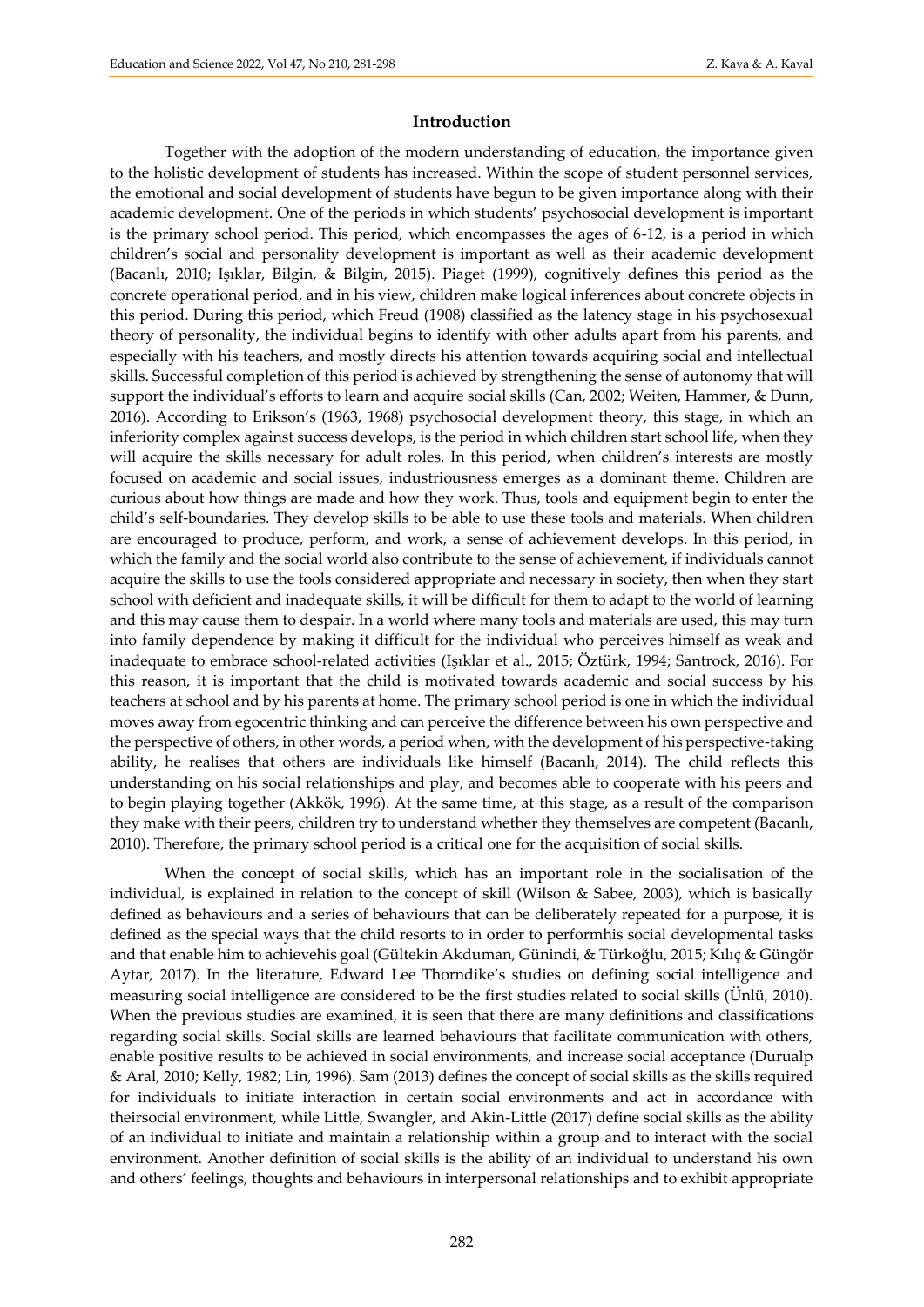behaviours in this direction (Çubukçu & Gültekin, 2006; Marlowe, 1986). When the definitions of social skills are examined, common elements are noticeable in many definitions, such as the fact that they are learned behaviours that can positively structure interpersonal interactions, that they include goaloriented behaviours that can affect the social environment, that they are skills that can be situational as well as changeable depending on social content, and that they encompass observable and unobservable mental and emotional behaviours (Cartledge & Milburn, 1992). At the same time, these elements overlap with the objectives of the modern understanding of education, which targets the development of the individual's physical, emotional, cognitive and social abilities in the most appropriate way for himself and for society (Yeşilyaprak, 2003).

Social skills are classified as skills for initiating and maintaining a relationship, skills for working with and adapting to a group, skills related to emotions and body language awareness, skills for coping with aggressive behaviours and anger control skills, skills for coping with stressful situations, problem-solving and planning skills, mediation skills, help-seeking skills, respect for diversity and social assistance skills, humour skills, academic skills, and enterprise (assertiveness) skills (Akkök, 1996; Ataş, Efeçınar, & Tatar, 2016; Jenson, Slone, & Yough, 1988; Karataş, 2019; Lynch & Simpson, 2010; Westwood, 1993). Caldarella and Merrell (1997), on the other hand, classified social skills in five groups. These are academic skills, peer relations skills, compliance skills, assertion skills, and self-management skills. As can be seen from the definitions and classifications made, the concept of social skills, which exhibits a complex structure due to its different components, also expresses the ability to harmoniously manage the various skills that create complex relationships (Duran, Çeliköz, & Topaloğlu, 2013).

Social skills, which form an integral part of social competence, are the ability of an individual to behave in a way that enables social satisfaction both for himself and for the person with whom he is in communication in his social environment (Dowrick, 1986). When the literature is examined, it is seen that the concepts of social competence and social skills are discussed in relation to each other. Social competence is a more comprehensive concept than that of social skills, and it expresses the fact that the individual possesses social skills and can use these skills appropriately when necessary (Akkök, 1999). Individuals with high social competence also possess social skills. However, in individuals who have not adequately learnt where and how to use these skills, a lack of social skills results (Hops, 1983). Social skills, which are also important in terms of avoiding risky behaviours and turning towards protective factors, can affect individuals both physically and mentally. Possession of social skills creates a two-way effect by not only reducing the tendency towards risky behaviours, but also increasing protective competencies since it enables possession of social competence (Zins, Weissberg, Wang, & Walberg, 2001). It has been stated that the best predictor of adjustmentin adulthood is the level of competence in relationships formed with others rather than intelligence and academic achievement (Hartup, 1992).

Previous studies show that there are significant relationships between social skills and academic and social achievement, general well-being, adjustment and mental health level (Carter, Briggs-Gowan, & Davis, 2004). Examining the positive results obtained from related studies, it is seen that communicative competence enabled good relations between people (Wilson & Sabee, 2003), that social skills were effective in eliminating the attribution style specific to learned helplessness (Aydın, 1985), that social skills of children who were excluded by their families improved after social skills training (Oden & Asher, 1977), that social skills training contributed positively to adolescents' interpersonal relationships (Uzamaz, 2000), and that a psychoeducation programme aimed at improving the social skills of children in the 4th and 6th grades of primary school increased the students' social skills (Çetin, Bilbay, & Albayrak-Kaymak, 2002). Other findings revealed that a lack of social skills led to negative consequences such as an increase in external behavioural problems such as aggressiveness and confrontational behaviour and internal behavioural problems such as fear, uneasiness and introversion (Özbey, 2012), rejection by peers (Durualp & Aral, 2010; Farmer, Pearl, & Van Acker, 1996; Günder, 2011), adjustment problems, tendency to violence, and increase in negative feelings and thoughts such as insecurity and anxiety (Coşkun & Samancı, 2012), academic failure (Coşkun & Samancı, 2012; Durualp & Aral, 2010), and a negative effect on relationships with peers and parents (Durualp & Aral, 2010; Günder, 2011).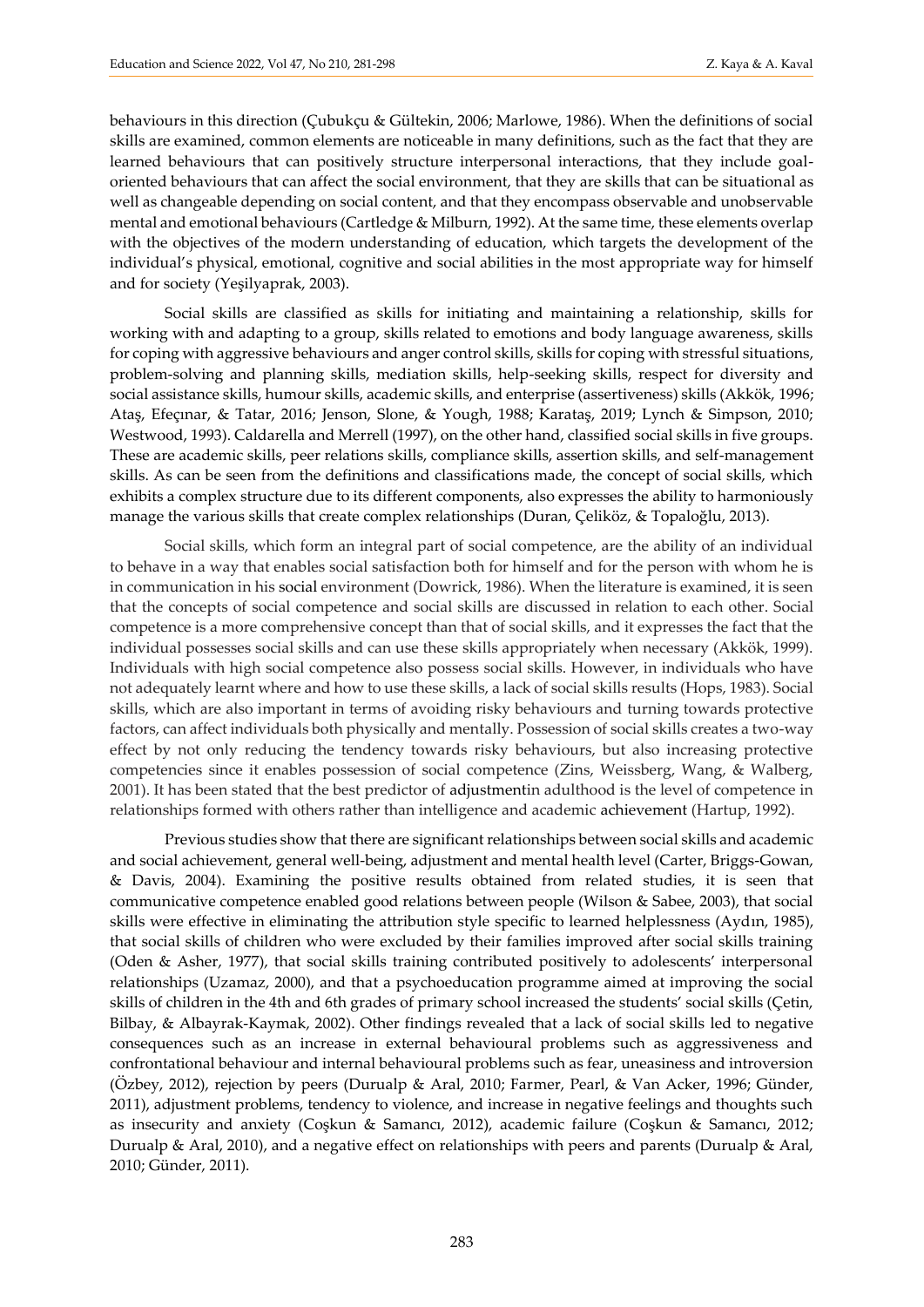Acceptance of children by their friends requires them to have social skills such as obeying social rules, ability to participate appropriately in the group, and ability to communicate effectively (Putallaz, 1983; Putallaz & Gottman, 1981). Children who do not possess these skills may be rejected by their friends, and children who are rejected may have trouble initiating friendships in the way that they want. In fact, according to the definition of peer acceptance, which is one of the definitions of social skills, when children are accepted by others, they perceive themselves as socially competent (Gresham & Elliot, 1987). Social skills learned in the socialisation process, in which children become active members of a certain group and acquire the values, behaviours and beliefs possessed by other individuals in the group (Gander & Gardiner, 1993), continue throughout life, and the relationships and communication styles that individuals establish with the people around them have a significant effect on social cohesion (Bayhan & Artan, 2004; Kandır, 2004).Therefore, the earlier social skills are fostered in children, the easier it is for children to internalise these skills and exhibit them as behaviours, since social behaviours acquired in early childhood make it easier for the individual to establish healthy communication with others, to know himself, and to achieve the necessary competence to adapt to the social environment in a balanced way (Ekinci Vural, 2006). Thus, social skills, which are defined as behavioural components that facilitate the social development of the individual, can be defined as a "set of competencies" that allow an individual to initiate and maintain positive social relationships, that contribute to peer acceptance and a satisfactory school adjustment, and that allow an individual to cope effectively with the larger social environment (Karataş, 2019). When considered from this point of view, the social and behavioural needs that arise in the relationships established by children with their peers and adults, especially during the primary school period, require the use of more social skills. Indeed, in some sources (Choi & Kim, 2003; Danielson & Phelps, 2003; McClellan & Katz, 2001), it is emphasised that when children are unable to acquire social skills by the age of six, they also have difficulty in acquiring social skills at later ages and in adulthood, that interventions made after the age of 8 for children who experience social, emotional and behavioural problems do not achieve the desired level of success (Eron, 1990), and that therefore, it is important for social skills to be fostered in an earlier period. It is stressed that the implementation of social skills training programmes for children aimed at anger management, reducing aggressive behaviours, and fostering problem-solving skills should be started at an early age (Stewart & McKay, 1995).

It is emphasised that primary schools are especially important for fostering, developing and maintaining social skills (Çubukçu & Gültekin, 2006; Dermez, 2008), and that school-based preventive activities reduce students' negative behaviours (Uz Baş, 2009). Furthermore, considering the basic assumption that social skills training is effective in preventing problems requiring clinical assistance such as social anxiety, depression, loneliness and alcoholism that may develop in the future due to the failure to acquire social skills (Sergin & Giverts, 2003) and that the reason why individuals do not exhibit appropriate social behaviour is that they lack knowledge of these skills (Tagay, Baydan, & Voltan Acar, 2010), the aim of this study is to equip primary school students with the necessary social skills at a developmental and preventive level by means of a psychoeducation programme focused on social skills. In descriptive studies (Duran et al., 2013; Kabakçı & Korkut, 2008), it is recommended to develop a programme aimed at social skills activities and to conduct experimental studies with different sample groups. In this respect, it is predicted that this study will contribute to the areas that are stated to be required in the literature.

In line with the main purpose stated above, in this study, the aim is to examine the effect of a social skills-based psychoeducation programme on the social skill levels of primary school students. In this research, the following hypotheses were tested:

- 1. There will be a significant difference, in favour of the experimental group, between the social skills pretest and posttest scores of the students in the experimental group participating in the social skills-based psychoeducation programme compared to the students in the control group.
- 2. There will be no significant difference between the social skills posttest and follow-up test scores of the students in the experimental group participating in the social skills-based psychoeducation programme.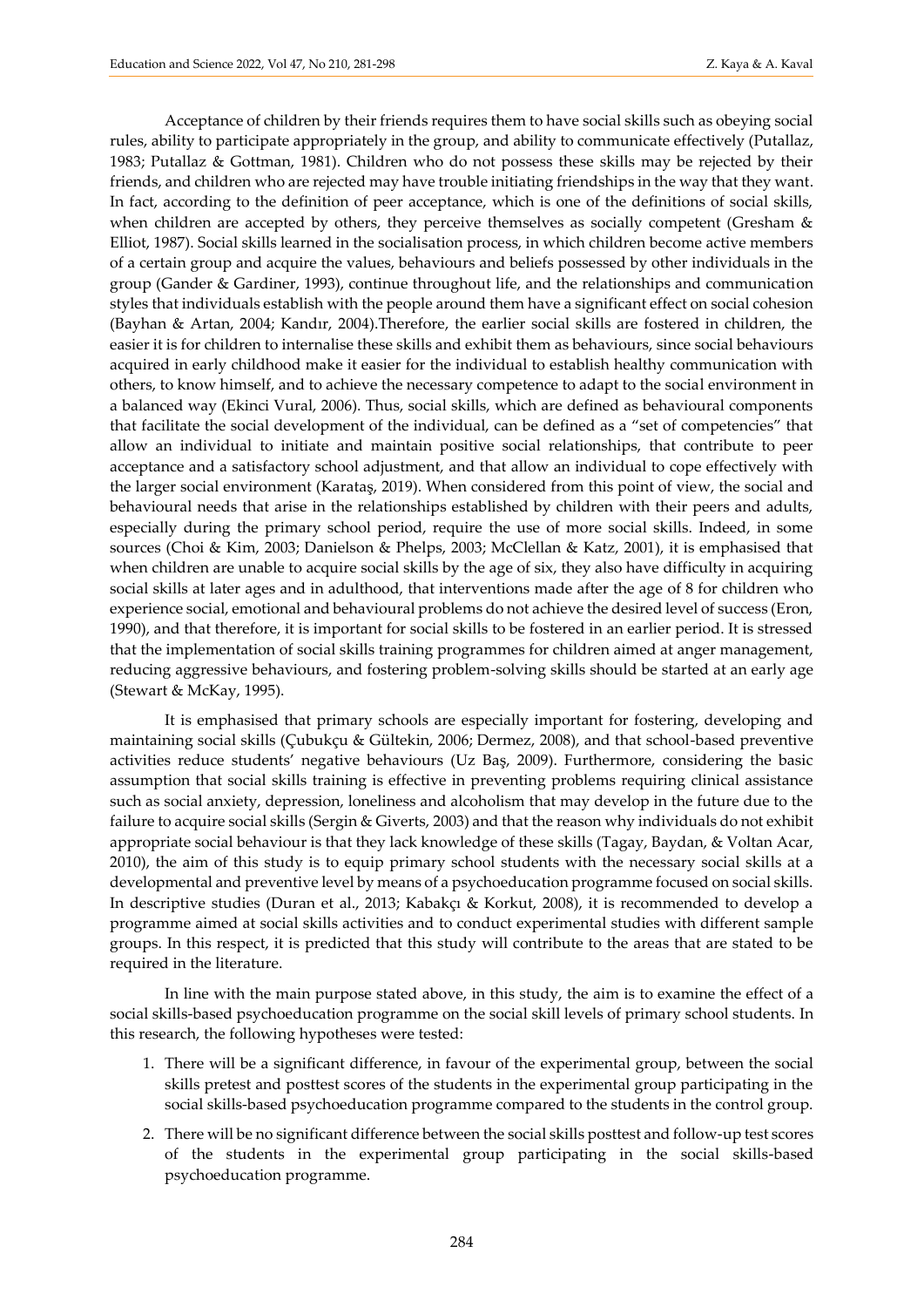#### **Method**

#### *Research Design*

In this study, in which the effect of a social skills-based psychoeducation programme on the social skill levels of primary school students was examined, a quasi-experimental model with a nonequivalent control group was used. In cases where the controls required by real experimental models cannot be fully achieved, quasi-experimental models can be utilised (Büyüköztürk, 2014). Due to the repeated administration of measurement tools used in research to the groups, it is recommended that after the completion of an experimental study, a follow-up is conducted after a certain period of time in order to avoid a measurement problem caused by subjects becoming accustomed to the measurement tool (Heppner, Kivlighan, & Wampold, 1999). For this reason, six months after the end of the quasi-experimental study, a follow-up test was implemented to see if the effect of the psychoeducation programme was maintained.

#### *Study Group*

The study group of the research consisted of 24 students attending the third and fourth grades of primary school in a state school in the İpekyolu district of Van province. The experimental group consisted of 12 students (3 boys and 9 girls), while the control group also consisted of 12 students (4 boys and 8 girls). According to Vander Kolk (1985), the ideal number of members in structured or educational groups should be between 10 and 18, while according to Jacobs, Mason, and Harvill (1998), it is recommended to be between 5 and 15 people. In addition, it is stated that postgraduate and doctoral students should make sure that there are at least 7 and at most 12 members in the group they are to lead, by also considering that students leave the group due to their practical courses (Voltan Acar, 2018). The study group was determined with the convenience sampling method from among students who obtained lower scores than their friends (1 or 0 out of 3) according to the results of the sociometric technique, and by also considering the opinions of the class teachers and the school counsellor. It is stated in sources (Gresham & Elliott, 1987; Çiftçi & Sucuoğlu, 2003; Çetin et al., 2002) that direct behavioural observation and the sociometric technique can be used to evaluate social skills. It is emphasised that in the planning and creation of the group, the observations of the school counsellor, the applications made to the guidance service, and some recommendations of the teachers can be taken into account (Kağnıcı, 2015). In addition to these criteria, it is stated that the use of questionnaires or scales is one of the resources that can be utilised in the formation of the group (Jacobs et al., 1998). In this study, since the aim was to identify students who needed social skills training and to include them in the group process by utilising more than one source, a quasi-experimental design which did not include random assignment was used. Not only is there an important limitation in groups formed in this way, it also cannot be guaranteed that the groups included in the study are equivalent (Büyüköztürk, Çakmak, Akgün, Karadeniz, & Demirel, 2017). The distribution of the experimental and control group students according to gender and class groups is given in Table 1.

| Demographic<br>Variable | Groups    | Experi-mental<br>Group | $\%$ | <b>Control Group</b> | $\%$ | Total | $\%$ |
|-------------------------|-----------|------------------------|------|----------------------|------|-------|------|
| Gender                  | Female    |                        | 75   |                      | 66.7 |       | 70.8 |
|                         | Male      |                        | 25   |                      | 33.3 |       | 29.2 |
| Grade                   | 3rd grade |                        | 50   | n                    | 50   | 12    | 50   |
|                         | 4th grade |                        | 50   | n                    | 50   | 12    | 50   |

**Table 1.** Distribution of Experimental and Control Groups According to Grade and Gender

#### *Data Collection Tools*

*Social Skills Knowledge Test* 

The Social Skills Knowledge Test developed by Çetin et al. (2002) was developed in 2 parallel forms to be used as a pretest and posttest. The tests consist of 19 multiple choice items and 11 openended questions. In this study, the multiple choice tests were used and the open-ended questions were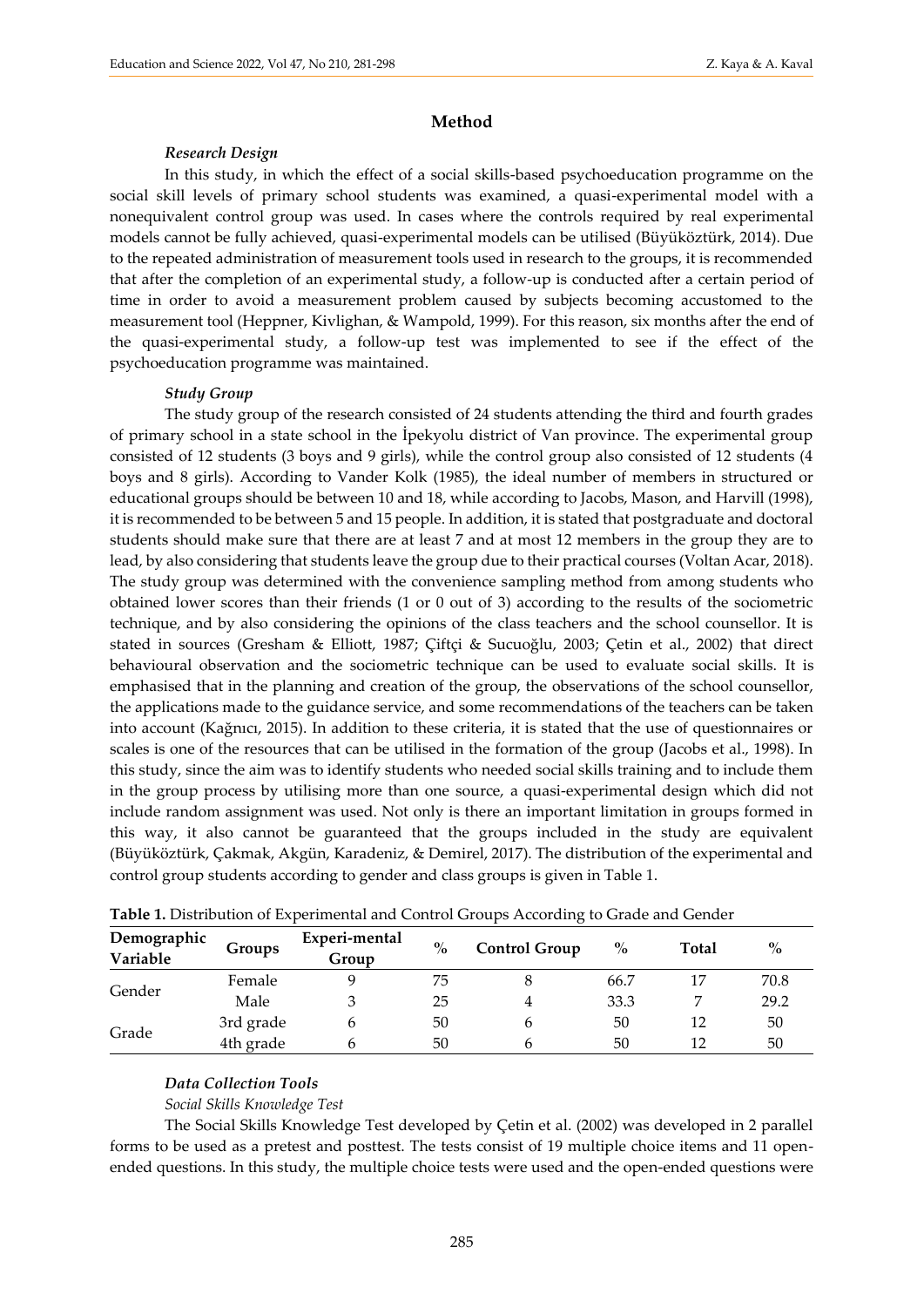not used. The scores obtained from the scale range from 0-19. High scores obtained in these tests indicate the high characteristics of the measured dimension. The internal consistency coefficients of these tests calculated with Cronbach's alpha were found to be .71 and .61. In this study, since the answers given by the students to the tests were evaluated as correct or incorrect, the internal consistency coefficient of the tests was calculated according to the KR-20 coefficient, and the internal consistency coefficient calculated with KR-20 was found to be .60. It is stated that a KR-20 reliability coefficient as low as .50 is sufficient for multiplechoice tests consisting of around 10-15 items, whereas the KR-20 value should be at least .80 for tests with over 50 items (Kehoe, 1995). It can be said that the reliability coefficient obtained is within acceptable limits.

#### *Sociometric Technique*

The sociometric technique used to determine the study group of the research is a 3-point Likerttype rating technique used to determine students' levels of acceptance by their friends. The students were asked the question, "Which classmates would you like to go on a picnic with?" and they were asked to rate each friend with a score ranging from 1 to 3. Students who obtained lower scores (1 and 0 points) than their friends in the rating were included in the experimental group, by also taking into account the teacher's opinions.

#### *Personal Information Form*

This is an information form that includes the gender and class information of the students in the experimental and control groups.

#### *Process*

This research was carried out as a quasi-experimental study measuring the effect of a psychoeducation programme in which social skills techniques were used to improve the social skills of primary school students. Before beginning the study, the administrators of the educational institutions were contacted and the necessary permission was obtained for the implementation of the research in their institutions. Moreover, a consent form was completed by obtaining the permission of the students' parents. In the interview with the school administrators, the content and purpose of the research and its benefit to the children were explained. The sociometric technique, and the Social Skills Knowledge pretest developed by Çetin et al. (2002), were applied respectively to the children by the researcher one week before the group sessions began. Prior to the group sessions, each student was interviewed individually and informed about the content and purpose of the group they would participate in, and their views were obtained as to whether they wished to join the group or not. It is suggested that certain criteria should be taken into account in the selection of members for a group. According to Voltan Acar (2018), gathering members with similar characteristics, such as all the shy ones, in a group can make the group inefficient and cause the group to clam up. According to Çivitci (2018), when choosing candidates for psychoeducational groups, candidates who are considered to contribute to the group with their individual characteristics can be chosen as group members. For this reason, in order to make the group more dynamic and to facilitate the acquisition of social skills, 3 students with a good level of social skills were included in the experimental group to act as a model for their peers. After the pretest was implemented with the students in the experimental and control groups, the Social Skills-Based Psychoeducation Programme was implemented by the researcher for the students in the experimental group in eight sessions over a period of four weeks, two days per week between May-June 2019. While the psychoeducation programme for social skills was implemented with the experimental group, no group sessions or activities were carried out with the control group in this process. In group comparisons, the experimental group receives an intervention such as a teaching method or a training programme whose effect on the dependent variable will be tested, while the control group does not receive any intervention (Büyüköztürk et al., 2017). In the arrangements of physical conditions for group practices, it is recommended that rather secluded environments are created where confidentiality can be preserved, the group process cannot be divided, the members will not be disturbed, and silence can be ensured (Chen & Rybak, 2004; Corey & Corey, 2006; Gladding, 2008; Trotzer, 1989; Voltan Acar, 2018). Therefore, the sessions were held by the researcher in an unused room in the school where silence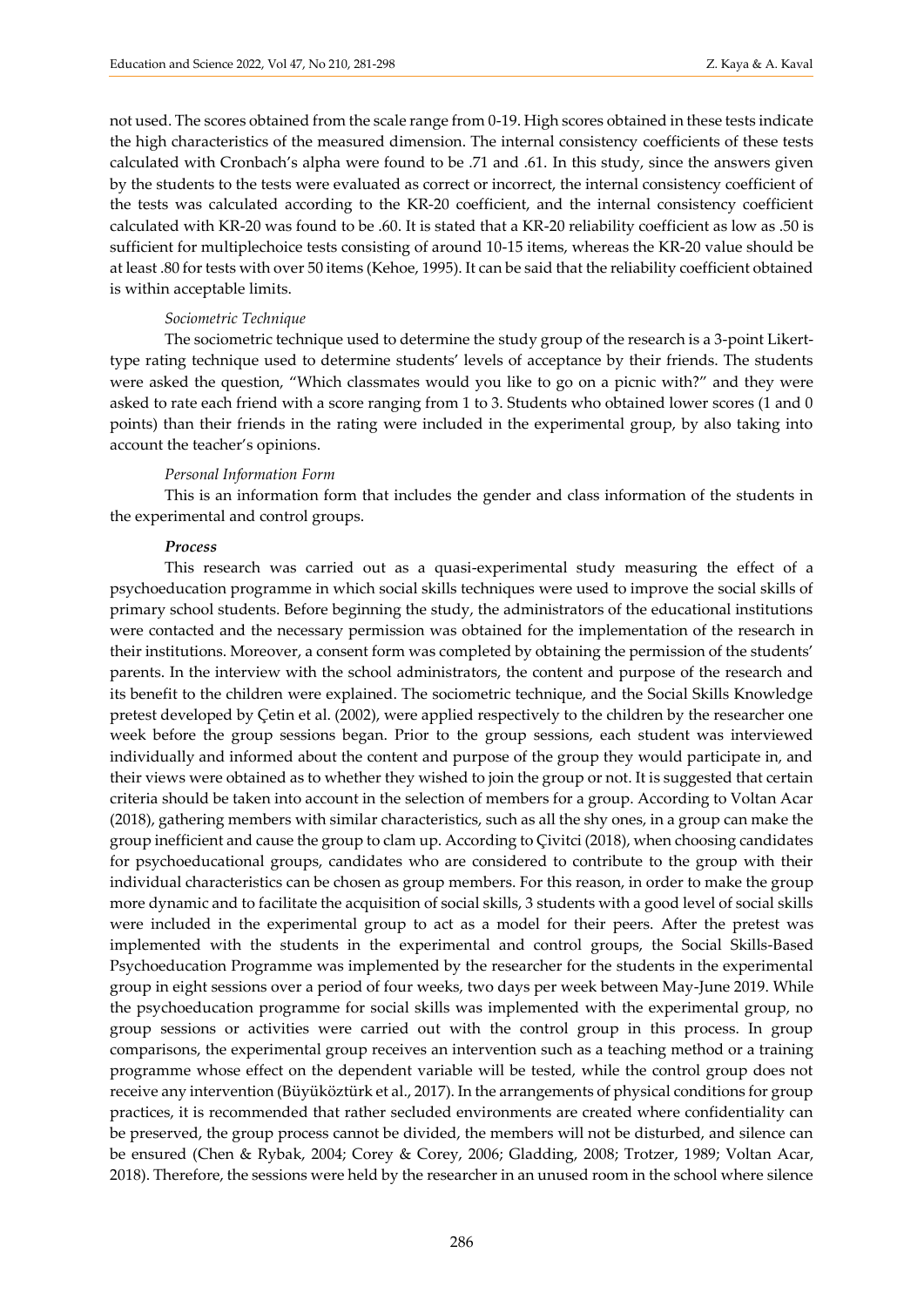was ensured. One week after the completion of the sessions for the experimental group, the social skills posttest was administered to the students in both the experimental group and the control group to determine whether the programme was effective. Six months after the completion of the group sessions, the follow-up test was administered to the students in the experimental group.

#### *Social Skills-Based Psychoeducation Programme*

The aim of this study is to examine the effect of a social skills-based psychoeducation programme on the social skill levels of primary school students. For this purpose, the social skills-based psychoeducation programme was implemented. The skills-based group process is an integral part of psychoeducational groups (Corey, 2008). Psychoeducational groups focus on improving their members' cognitive, emotional and behavioural skills through structured group sessions (Çakır, 2015). For this purpose, the Social Skills-Based Psychoeducation Programme consisted of 8 sessions covering the techniques of giving information, role modelling, reinforcement, role playing and giving feedback, with the aim of improving the students' social-emotional aspects. In groups held with children, as their attention spans will be more limited, it is recommended that the ideal duration of sessions should be between 30-45 minutes, and that in groups held in schools, the session duration should be limited to one class hour (Corey & Corey, 2006; Jacobs et al., 1998; Ohlsen, Home, & Lawe, 1988; Trotzer, 1989). In line with these considerations, each session of the social skills group training lasted 45 minutes. By paying attention to the fact that the students participating in the session were taken from different courses, the sessions were held at different class times each week. The group sessions were held twice a week, and a total of 16 activities were implemented, with 2 activities in each session. Each session included checking the home activities given in the previous session, summarising the previous session, providing students with a different social skill in each session, having the students practise the learned skills within the group, summarising the learned skills, and giving homework related to the learned skills. In each session, home activities (homework) for the social skills learned that day were given to the students, and in the next session, the home activities were checked and smiling faces were given to the students who had completed the activities. In the group sessions, activities included in the book by Çetin et al. (2002) and activities developed by the researcher were used. The group activities, techniques used and objectives of the sessions are included in Appendix 1.

In the first session, a file, pen and notepad were given to each of the children for them to file their home activities. The members were informed about the purpose of the study and the programme, and the group rules were created. The aim of this session was to enable the children to get to know each other better, look closely at the social environment they were in, and develop their awareness of people, events and their social environment by improving their observation skills. For this purpose, activities named "I am Aware of My Social Environment" and "Who Am I?" were included. In the second session, the "Word of mouth" and "How is it done?" activities were conducted to develop the group members' ability to carefully observe and listen to those around them. The aim of the third session was for the members to realise how a person feels when they encounter a positive or negative event and to be able to express these feelings using tone of voice, body posture and facial expressions. For this purpose, activities called "Fill with Feelings" and "Circle of Friends" were held. In the fourth session, activities named "On My Own" and "Can I Play Too?" aimed at improving appropriate participation in an event or game were included. Moreover, at the end of the fourth session, saplings were presented to students who had collected 4 smiling faces and the saplings were planted in the school garden together with the students. This activity both enabled students to socialise and fostered a love of nature in them. The aim of the fifth session was to improve members' coping skills when they were excluded by their friends and to teach them what to do in such a situation. Within this framework, activities called "By Yourself" and "Rejection" were implemented. In the sixth session, activities named "Solve the Problem Amicably" and "Differences" were included in order to enable children to become aware of verbal and nonverbal behaviours that can provide reconciliation in cases of conflict, and to equip them with practical skills in this regard. The aim of the seventh session was to furnish the group members with skills for sharing their games or possessions with their friends. For this purpose, the "Let's Share" and "Balloon Dance" activities were held. The aim of the eighth session was to evaluate the programme, to allow the members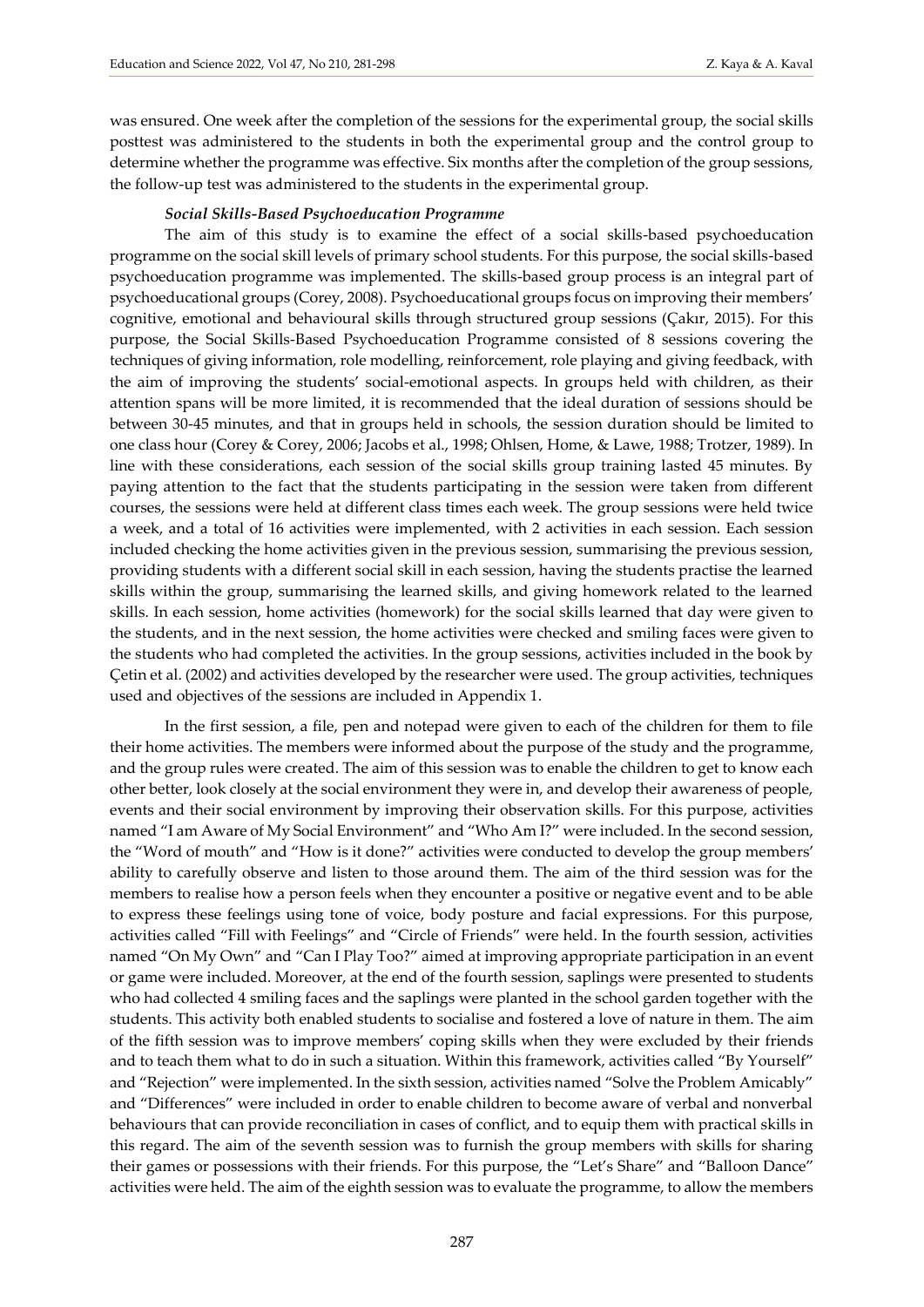to share their thoughts and feelings about the group process, to prepare the farewell party together by sharing the task with the children, and to distribute the certificates of participation to the children at the end of the party. For this purpose, the activities named "Goodbye" (Çetin et al., 2002) and "Long Live Musical Entertainment" developed by the researcher were included. At the end of the eighth session, the farewell party was held for the students and the certificates of participation were given at the end of the party.

#### *Data Analysis*

The data of the research were analysed using the SPSS/PC+ software package. The data obtained in the study were analysed with non-parametric statistical methods since the groups consisted of 12 students. The Wilcoxon signed-rank test was used to compare the pretest and posttest total scores of the experimental group. The Mann-Whitney U test was utilised to determine whether there was a significant difference between the pretest and posttest scores obtained by the experimental and control groups in the social skills test. The significance level was determined as .05.

#### *Ethical Approval*

Ethics committee approval for the ethical appropriateness of this research was obtained from the Social and Human Sciences Publication Ethics Committee of Van Yüzüncü Yıl University with the decision number 2020/04-03, dated 20.05.2020.

#### **Results**

In this section, the findings obtained in the analyses carried out to test the hypotheses of the research are given.

The results of the Mann-Whitney U test, which was conducted to determine whether the difference between the social skills pretest and posttest scores of the students in the experimental and control groups was significant, are presented in Table 2.

**Table 2.** Result of Mann-Whitney U Test for Social Skills Pretest and Posttest Scores of Experimental and Control Groups

| <b>Test Group</b>           | Group        | n  | MeanRank |                  |          |
|-----------------------------|--------------|----|----------|------------------|----------|
|                             | Experimental | 12 | 16.0     | 30.5             | $.014*$  |
| Pretest Social Skill Level  | Control      | 12 | 9.0      |                  |          |
|                             | Experimental | 12 | 18.5     | .50 <sub>°</sub> | $.000**$ |
| Posttest Social Skill Level | Control      | 12 | 6.5      |                  |          |

\*\*p<.01; \*p<.05

As can be seen in Table 2, according to the results of the Mann-Whitney U test performed to determine whether there was a significant difference between the social skills pretest and posttest scores of the experimental and control groups, it was determined that the difference between the students' social skills pretest score distributions according to the experimental and control groups was statistically significant at a 95% confidence level (U= 30.5; p= .014; p<.05). Accordingly, it was determined that the social skills pretest mean scores of the students in the experimental group (meanrank = 16.0) were higher than the pretest mean scores of the students in the control group (meanrank = 9.0). This finding indicates that the groups were not initially equivalent in terms of social skill level. Again, as can be seen in Table 2, it was determined that the social skills posttest scores of the students in the experimental and control groups were statistically significantly different at a 99% confidence level (U= .50;  $p=$  .000;  $p<$ .01). The social skills posttest mean scores of the students in the experimental group (meanrank = 18.5) were higher than the posttest mean scores of the students in the control group (meanrank = 6.5). Although a result in favour of the experimental group was obtained between the groups according to the posttest scores, when it is considered that the groups were not initially equivalent, it can be stated that the experimental group made progress within itself.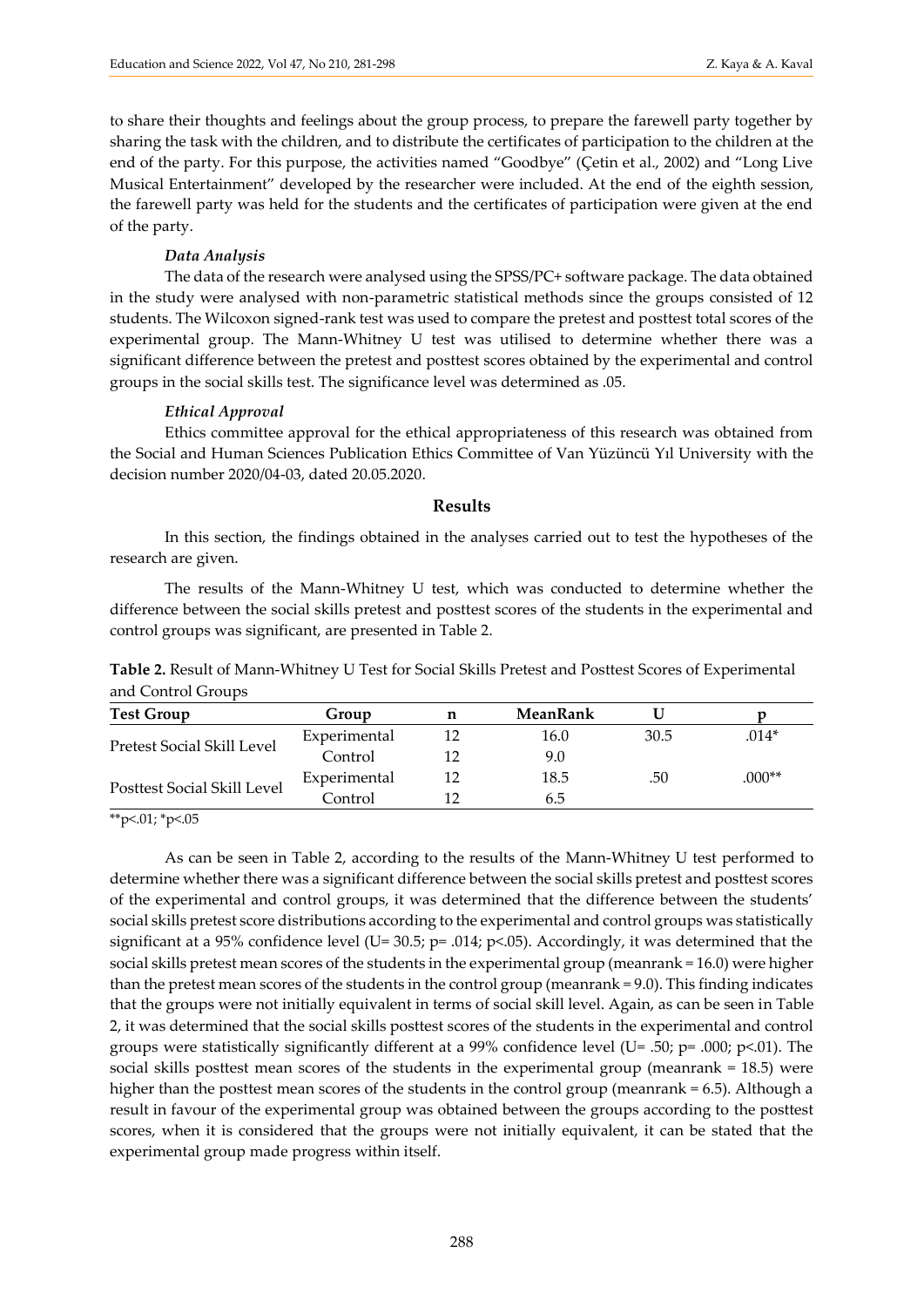The result of the Wilcoxon signed-rank test, which was conducted to determine whether the difference between the social skills pretest and posttest scores of the students in the experimental group was significant or not, is presented in Table 3.

| Table 3. Result of Wilcoxon Signed-Rank Testfor Social Skills Pretest and Posttest Scores of |  |
|----------------------------------------------------------------------------------------------|--|
| <b>Experimental Group</b>                                                                    |  |

| Group        |                | п     | MeanRank |          |          |
|--------------|----------------|-------|----------|----------|----------|
|              | Negative Ranks | l Ia  |          | $-3.068$ | $.002**$ |
| Experimental | Positive Ranks | 1 7 b | 6.5      |          |          |
|              | <b>Ties</b>    | 1 I C |          |          |          |

\*\*p<.01; a. Posttest social skill level<Pretest social skill level; b. Posttest social skill level >Pretest social skill level; c. Posttest social skill level = Pretest social skill level

As seen in Table 3, the difference between the social skills pretest and posttest scores of the students in the experimental group was statistically significant at a 99% confidence level (Z= -3.068; p=.002; p<.01). According to the Wilcoxon signed-rank test results, it was found that the social skills scores obtained by all the experimental group students in the posttest were positive compared to their scores in the pretest (positive rank= 6.5), and that the social skills posttest scores of the experimental group were higher than their pretest scores. This finding reveals that the social skills-based psychoeducation programme implemented with the experimental group contributed positively to their social skills.

In order to determine the permanence of the social skills-based psychoeducation programme, the social skills follow-up test was applied to the students in the experimental group six months later. The result of the Wilcoxon signed-rank test, which was conducted to determine whether the difference between posttest scores and follow-up test scores was significant, is given in Table 4.

| Table 4. Result of Wilcoxon Signed-Rank Test for Social Skills Posttest and Follow-Up Test Scores of |  |
|------------------------------------------------------------------------------------------------------|--|
| <b>Experimental Group</b>                                                                            |  |

| Group        |                | n  | MeanRank |          |      |
|--------------|----------------|----|----------|----------|------|
|              | Negative Ranks | Qa | 6.83     | $-1.773$ | .076 |
| Experimental | Positive Ranks | ٦b | 5.50     |          |      |
|              | Ties           |    |          |          |      |

a. Follow-up test<posttest; b. Follow-up test>posttest; c. Follow-up test = posttest

As can be seen in Table 4, it was found that the difference between the social skills posttest and follow-up test scores of the students in the experimental group was not statistically significant  $(Z = -1)$ 1.773; p=.076; p>.05). According to the Wilcoxon signed-ranktest results, it was determined that the majority of the experimental group students (n=9) obtained negative social skills scores from the followup test compared to the posttest (negative rank= 6.83). This result shows that there was no significant difference between the social skills posttest and follow-up test mean scores of the experimental group.

In this study, the opinions of the teachers of the students who participated in the social skillsbased psychoeducation group were also consulted. As is known, direct behavioural observation (Gresham & Elliott, 1987; Çiftçi & Sucuoğlu, 2003) is one of the methods used for the evaluation of social skills. Following the social skills training group sessions, the teachers were asked, "When you compare the situations of your students participating in the group sessions before and after joining the group, what are the positive and negative changes that you observe in your students?" and the answers given to this question were generally grouped under two headings. The first of these is observations regarding changes in the lessons. The teachers stated that the students who participated in the social skills training group activity increased their active participation in the in-class and out-of-class activities, and that their achievement performance in written exams increased. The second point that the teachers emphasised concerns changes in their students' social behaviours. The teachers stated that the students participating in the social skills training exhibited behaviours such as improving their friendship relations, expressing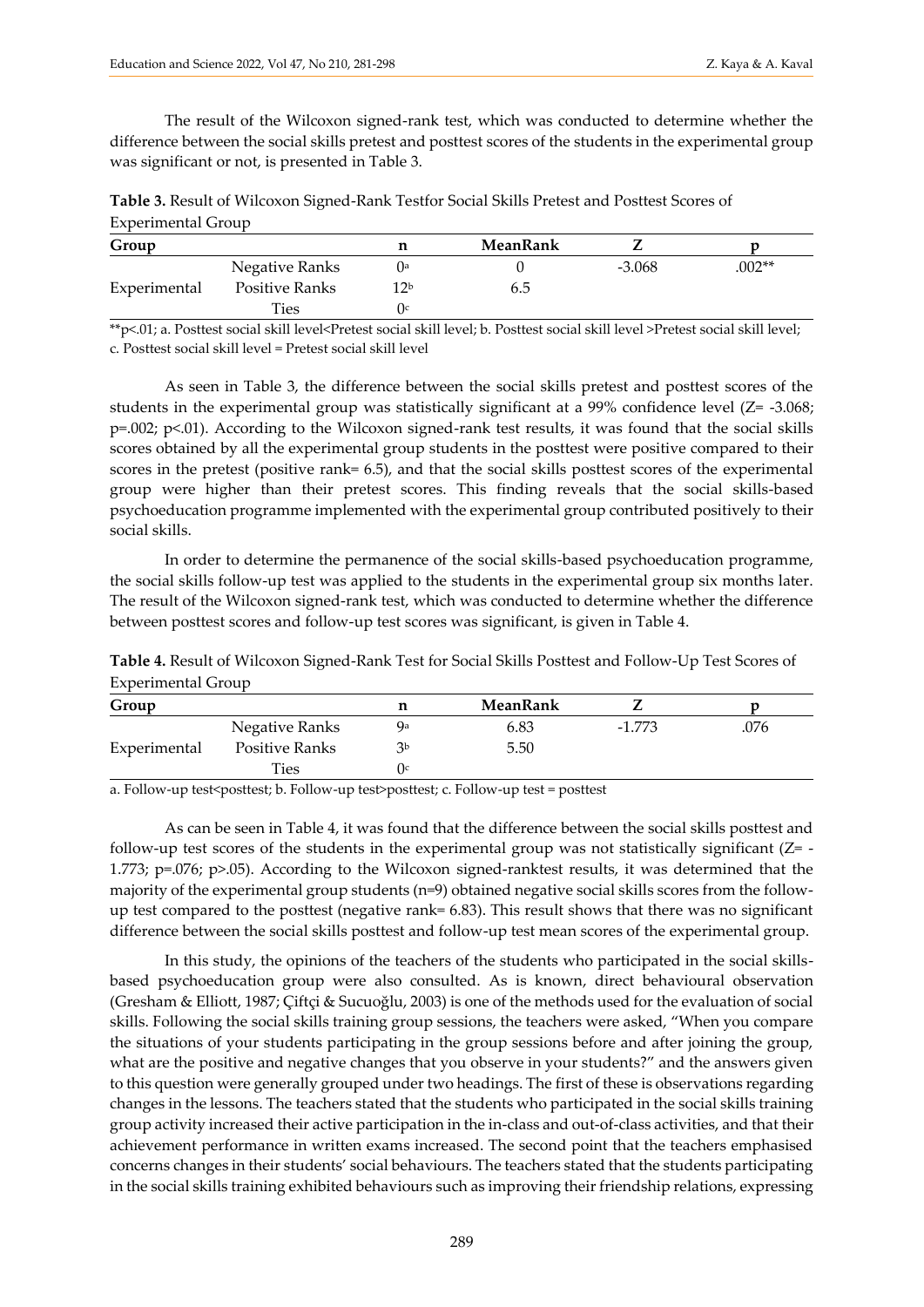themselves more easily in social groups, being aware of their emotions and being able to express them, participating more in group games, and being more assertive in in-class and out-of-class activities. In the classroom teachers' evaluation regarding the students in the experimental group, it was stated that 11 out of 12 students in the experimental group showed progress both socially and academically, where as one student's friendship relations improved, albeit a little, but were still not at the desired level.

#### **Discussion, Conclusion and Suggestions**

The aim of this study was to examine the effect of a social skills-based psychoeducation programme on the social skill levels of primary school students. Within the framework of this main aim, 12 students were included in the experimental group and 12 students were included in the control group, and the implementation was made with the experimental group for a period of four weeks. Prior to the group sessions, the pretest parallel form of the Social Skills Knowledge Test (Çetin et al., 2002) was administered to all students. After the group sessions were completed, the social skills posttest, which was another parallel form, was implemented. The results obtained in the research revealed that the social skills-based psychoeducation programme conducted with the experimental group had an effect on primary school students' social skill levels. In addition, six months after the completion of the four-week psychoeducation programme, a follow-up test was performed to examine whether the outcomes assumed to be achieved through the group training would be maintained. It was observed that there was no significant difference between the scores obtained from the posttest and follow-up tests of the experimental group. This result shows that the effect produced bythe group training was long-lasting.

When the research findings were examined, it was found that the social skills posttest mean scores of the primary school students who took part in the psychoeducation programme based on social skills training were significantly higher than their pretest mean scores. This finding reveals that the social skills training given was significantly effective in improving the students' social skills. Myrick (1997) stated that small group sessions conducted for personal and school development turned into a unique educational experience in which students could work together to explore their emotions, attitudes and behaviours. It is emphasised that for children to maintain appropriate behaviours, prosocial skills including behaviours such as working in cooperation, helping each other, sharing, and taking responsibility for other children should be acquired. It is important to offer children suitable options and educational opportunities in the classroom environment in order for them to acquire prosocial skills (Wortham, 2006; McClellan & Kinsey, 1999). In other words, the education offered to children in a supportive environment, where they are guided by considering their expectations about what to do, and when and how to do it, makes a significant impact on children's behaviour (Alisinanoğlu & Özbey, 2011).

In studies conducted to develop social skills (Kjøbli & Ogden, 2014; Siu, 2014), it has been observed that children who receive social skills training have improved social skill levels and friendships compared to children who do not. In a study investigating the effect of social skills training including behavioural practices on primary school children with emotional-behavioural problems (Muskett, 2008), it was determined that children's social skills improved both at home and in the school environment, they felt safer in the group, and they made more friends. It was determined that a fifteenweek social skills training programme was significantly effective on students' social skill levels (Tagay et al., 2010), that a group guidance programme for social skills training improved the social skills and self-perceptions of 3rd grade primary school students (Yukay, 2006), that a 22-week social skills training programme aimed at developing problem-solving skills increased children's problem-solving skills and their ability to understand the emotions of others (Dereli, 2009), and that social skills training prepared for students receiving pre-school education improved the students' social skills, communication, adaptability and assertiveness behaviours (Kılıç & Güngör Aytar, 2017). In parallel with the results obtained in this research, when the literature is examined, as well as the research findings mentioned above, the results of many studies (Çelik, 2007; Çetin et al., 2002; Ekinci Vural, 2006; Hepler, 1990; Stewart & McKay, 1995) reveal that social skills-based trainingis effective for children's acquisition of social skills.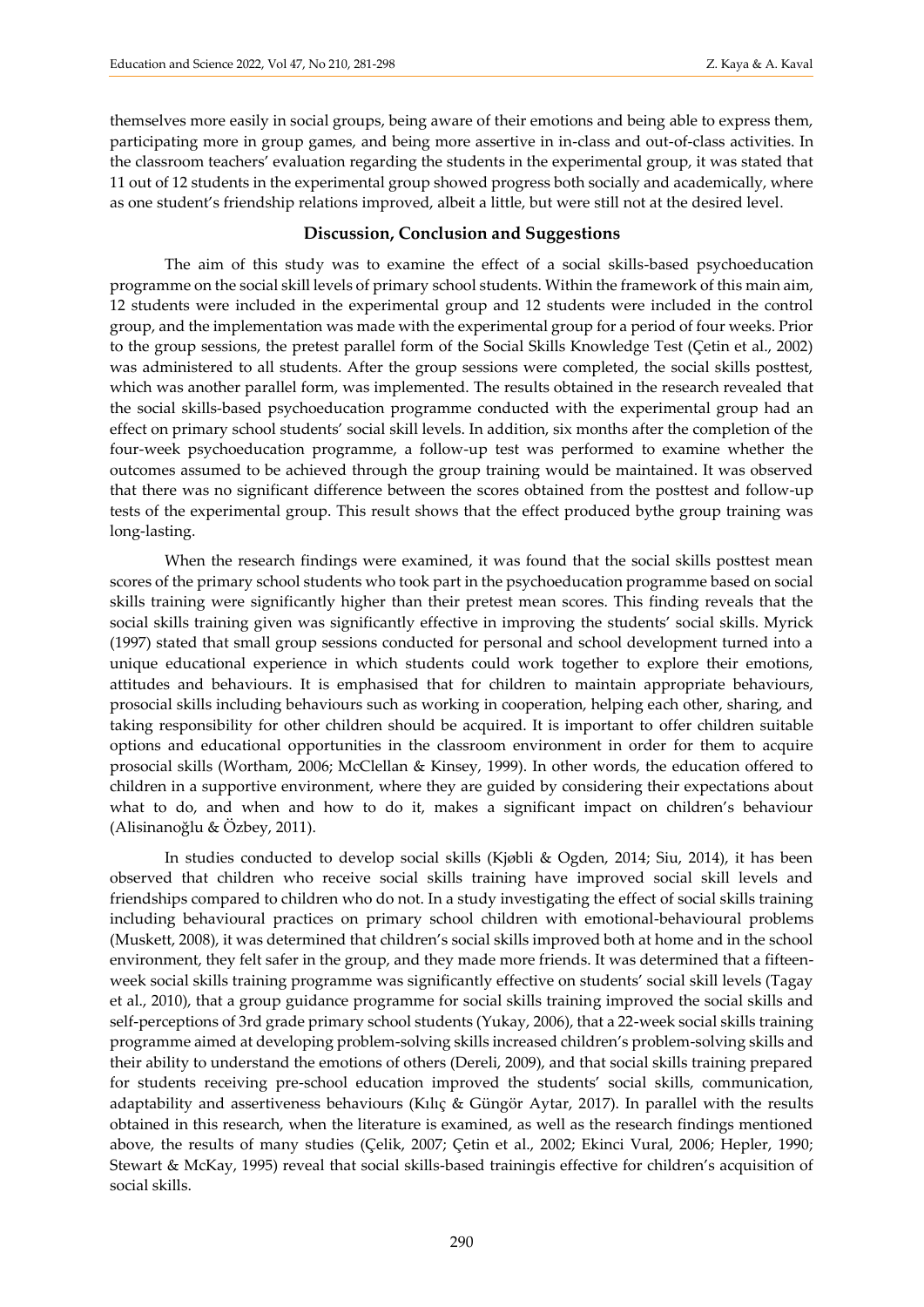In cognitive psychoeducation groups, which are conducted based on a specific programme for behavioural change such as social skills development and assertiveness training (Voltan Acar, 2018), the aim is to equip the members with the necessary information and life skills in order to eliminate the lack of information about certain issues that may cause problems in the lives of individuals, to increase their awareness and to enable them to cope better with problems (Corey & Corey, 2006). Furthermore, in these groups, in which members are offered the opportunity to learn and develop various skills, the aim is to prevent psychological problems and support personal development by furnishing them with life skills as well as eliminating their lack of knowledge and skills (Çakır, 2015). When the functions of psychoeducational groups are considered, it is important to begin the implementation of such programmes, which aim both to reduce risk factors and to improve protective factors, from an early period. Indeed, it is pointed out in studies (Tagay et al., 2010; Uz Baş, 2009) that social skills training should be organised from an early age in order to increase individuals' social competence and academic performance. Again, in an experimental study (Hawkins, Kosterman, Catalano, Hill, & Abbott, 2008) examining the effect of an intervention programme implemented during the primary school years in terms of protective and risk factors during adolescence and adulthood, it was determined that 15 years after the implementation of the intervention programme, the experimental group had positive psychological, cognitive and behavioural outcomes. Although the results of the research support the effectiveness of this experimental study, they reveal that it is important to increase the experimental studies aimed at improving social skills.

In this study, it was found that the scores obtained from the social skills posttest by the primary school students who participated in the psychoeducation programme based on social skills training were significantly higher than the scores they obtained from the pretest. This finding shows that the social skills training given had a positive effect on the students' social skill levels. In the literature, it is emphasised that students need to discuss certain areas related to their personal development, and that for this reason, studies conducted with small groups for developmental purposes provide the individual with this opportunity (Öncü, 2002). In this way, the individual is accepted unconditionally; the group process experienced in a group atmosphere, where the feelings of giving, receiving and sharing can be experienced, has the nature of a social laboratory in which valuable experiences that can be transferred to larger groups in a person's life are gained (Ören, 1989). In addition, when the information given by the classroom teachers based on the observations they made on the students after the group training is taken into account, it is revealed that the psychoeducation given had a positive effect on the students both socially and academically.

When the findings of the study are evaluated in general, it was observed that the posttest scores of the experimental group receiving social skills training were found to be higher than their pretest scores, and that this effect continued in the follow-up test performed on the experimental group six months later. This result reveals that the social skills training they received improved the social skill levels thatthey possessed at the beginning. Again, the fact that there was no significant difference between the posttest social skill scores of the students in the experimental group and their follow-up test scores indicates that the social skills group training given had a positive effect on the primary school students' social skill levels and that this effect was maintained in the future. This can also be evaluated as a strength of the study. These results reveal that the intervening six-month period did not cause a significant difference in the characteristics measured in the children, that the experimental process was permanent, and that the effect of the training programme was lasting. This result shows that social skills can be developed in a receptive small group atmosphere and that individuals can transfer the behaviours they acquire in these groups to larger groups (Kuzgun, 1991), since in a group atmosphere that requires trust, understanding and acceptance (Myrick, 1997), close working relationships are established among members, enabling them to explore the issues in depth. As well as developing social skills in various areas of their lives, the outcomes that members achieve from these groups contribute to better knowledge of themselves and others (Çakır, 2015). According to Yalom (1995), who evaluates this situation on the basis of the social microcosm of the group, by experiencing in the group environment the social behaviours that they are reluctant to exhibit in real life, and thanks to the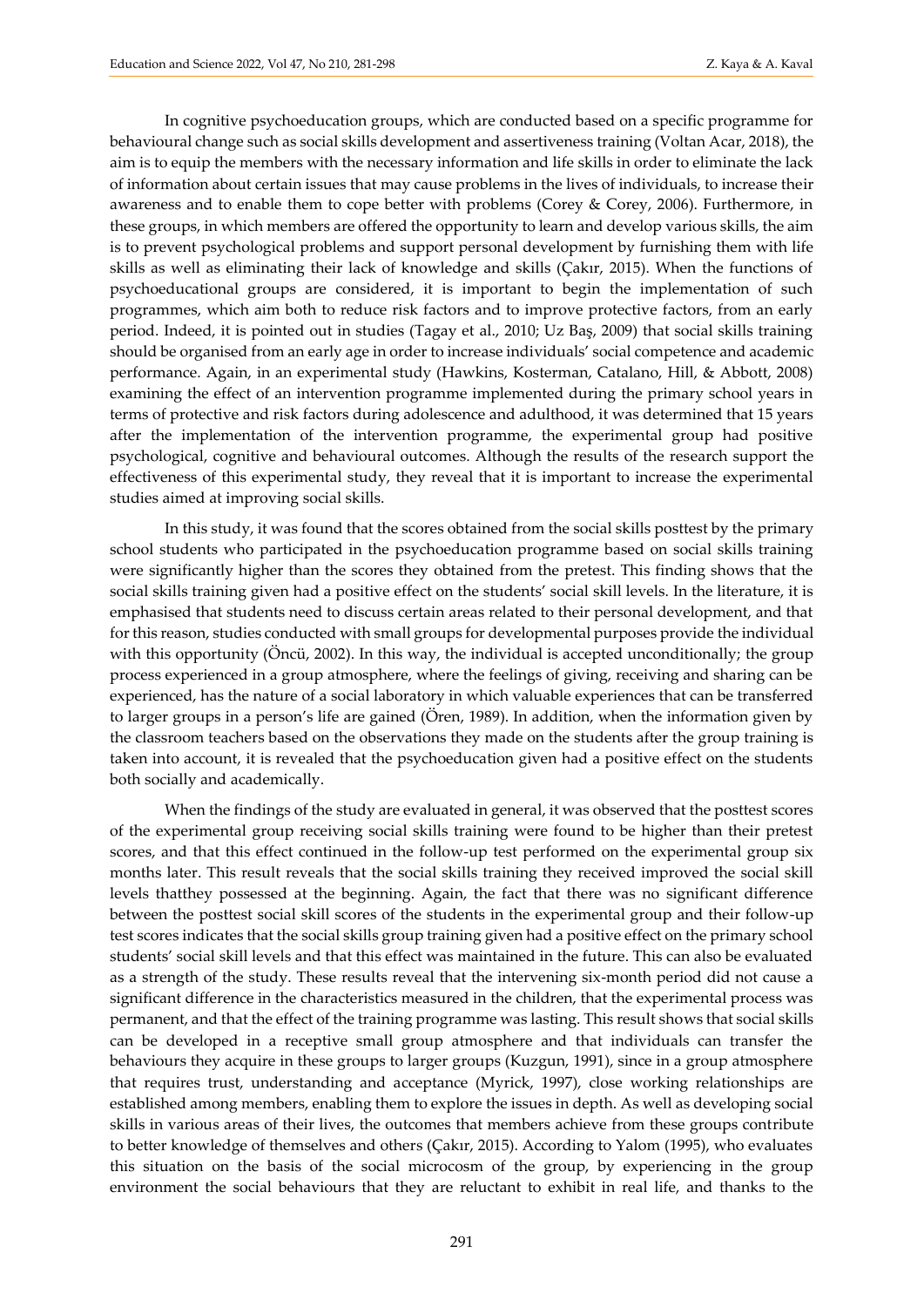appropriate feedback given by the members, children learn new skills and behaviours, and it will become easier to transfer these skills they have learnt to real life. For example, within the group, children will learn verbal and non-verbal skills such as thanking, apologising, expressing their emotions appropriately for their age, keeping an appropriate distance with friends according to the degree of closeness, making eye contact (Westwood, 1993), sharing with friends, empathising, and coping with exclusion. This enables group members to gain experience, make these experiences lasting, and transfer them to other environments.

In this study, the retention of social skills may be related to the fact that the training given was a programme based on numerous activities that would attract students' attention, such as games, role playing, role modelling, and the use of symbolic and social reinforcers. In related studies, it is seen that stories, games and drama-based social skills activities are used and that the goal is achieved. As is known, providing children with materials, educational opportunities and a comfortable environment suitable for their age in which they can interact, makes a significant positive impact on their social skills (Kemple, 2004). It has been revealed that drama-based social skills training programmes foster skills such as basic social skills, advanced communication skills, coping with aggression, working in groups, and cooperating with peers (Çetingöz & Cantürk Günhan, 2012; Eldeniz Çetin & Avcıoğlu, 2010; Kocayörük, 2000; Mantaş, 2014); that a story-based social skills training programme is effective on the development of social skills, aggressiveness, adaptation, communication skills, self-control and assertiveness behaviours, problem solving, and working collaboratively (Aksoy, 2014; Koç, 2015; Neda, Ashkan, Sırous, & Taher, 2013; Pekdoğan, 2016; Villares, Brigman, & Peluso, 2008); and that play-based social skills training has an effect on children's communication skills, shyness and maladaptive behaviours, and emotional and behavioural problems (Durualp & Aral, 2010; Muskett, 2008). In some studies conducted on the development of social skills (Dereli İman, 2014; Durualp & Aral, 2010; Pekdoğan, 2016; Tagay et al., 2010; Uysal & Kaya Balkan, 2015) the findings obtained from the followup test show similarity with the results of this study. Considering the results of this study, in future studies on this subject, social skills training can be carried out not only for the students who will receive the training, but also as supportive activities for the students' parents and teachers. In this way, since students will have the opportunity to exhibit the social skills learned in the training at home and in the classroom as well, social skills will become more permanently established in the child's behavioural repertoire.

Despite the positive results, this study does have some limitations. The most important limitation is that due to the method applied in the structuring of the groups, the groups were not equivalent at the beginning. For this reason, it is recommended that studies should be carried out in which real experimental models are applied and in which random assignment is performed. Another limitation is that there is a significant difference between the number of male students and the number of female students in the experimental and control groups. In future studies on this subject, care can be taken to ensure a similar number of male and female students to be included in the study. Furthermore, the effect of demographic variables that may affect students' social skill levels can be examined. Again, social skills training activities can be carried out with groups that are better structured in terms of the number of sessions, the time allocated to the sessions, and the number of members. Moreover, the implementation of programmes which are based not on only a few dimensions in the experimental process, but on fostering skills such as needs-based skills, interpersonal relationship skills, problemsolving skills, and skills for coping with aggression, and which are suitable for the multidimensional structure of social skills, will yield better results.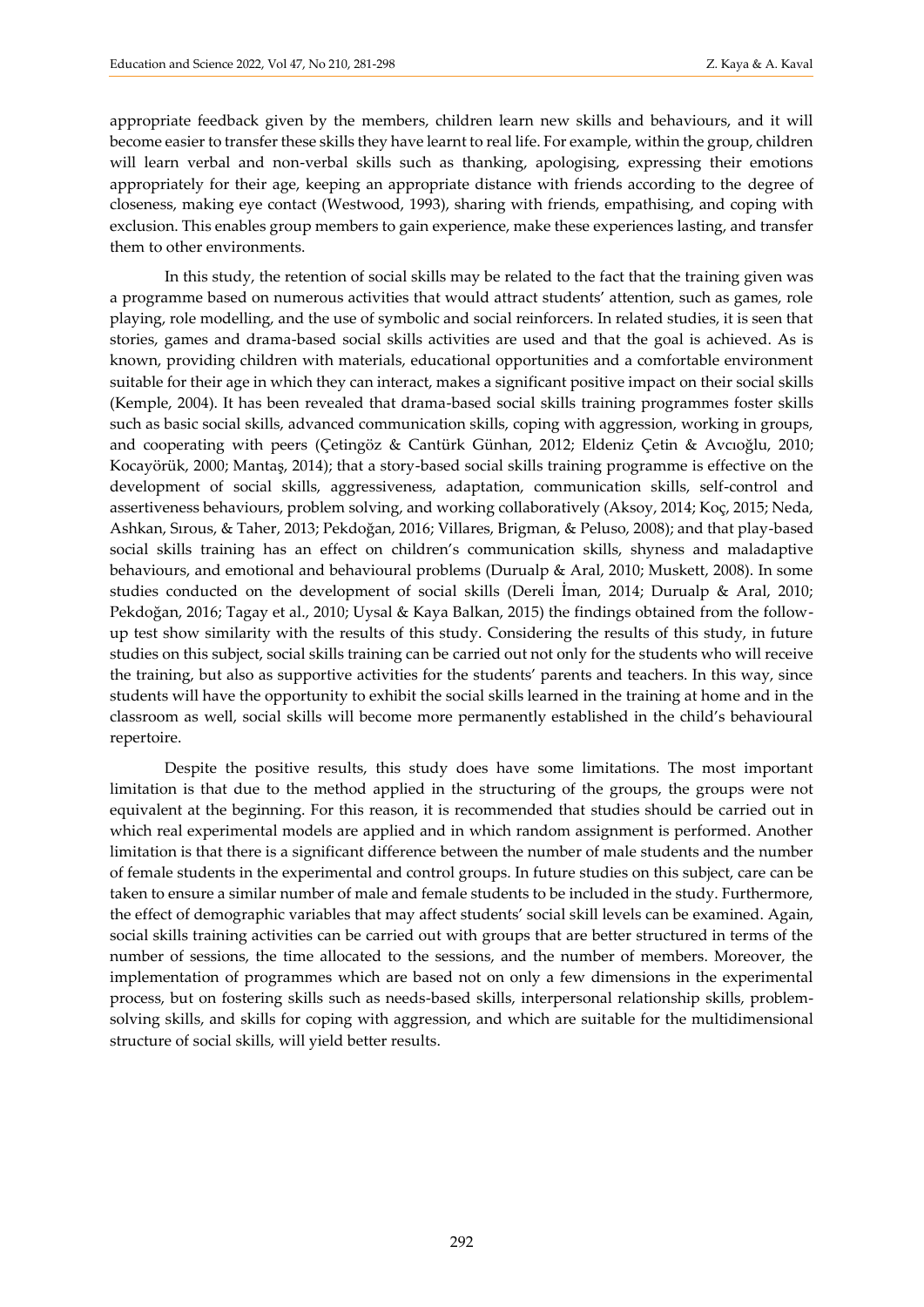#### **References**

- Akkök, F. (1996). *Developing social skills in primary education: Parent handbook*. Ankara: Republic of Turkey Ministry of National Education, Board of Education and Discipline.
- Akkök, F. (1999). *Developing social skills in primary education: A teacher's handbook*. Istanbul: National Education Printing House.
- Aksoy, P. (2014). *Investigation of the effect of story telling-based and play-based social skills training on the social skills of children attending kindergarten* (Unpublished doctoral dissertation). Ankara University, Ankara.
- Alisinanoğlu, F., & Özbey, S. (2011). *Examples of social skills and problem behavior education programs in preschool period*. Istanbul: Morpa Culture Publications.
- Ataş, A. T., Efeçınar, H. İ., & Tatar, A. (2016). Development of social skill assessment scale and examination of ıts psychometric properties*. Turkish Psychological Counseling and Guidance Journal, 6*(46), 71-85.
- Aydın, G. (1985). *The effect of social achievement training and social skills training on the elimination of learned helplessness behavior in children* (Unpublished doctoral dissertation). Hacettepe University, Ankara.
- Bacanlı, H. (2010). *Education psychology*. Ankara: Pegem Academy.
- Bacanlı, H. (2014). *Social skills training*. Ankara: Pegem Academy.
- Bayhan, P. S., & Artan, İ. (2004). *Child development and education*. Istanbul: Morpa Publishing.
- Büyüköztürk, Ş. (2014). *Scientific research methods*. Ankara: PegemA Publishing.
- Büyüköztürk, Ş., Çakmak, E. K., Akgün, Ö. E., Karadeniz, Ş., & Demirel, F. (2017). *Scientific research methods* (23rd ed.). Ankara: Pegem Academy.
- Caldarella, P., & Merrell, K. W. (1997). Common dimensions of social skills of children and adolescents: A taxonomy of positive behaviors. *School Psychology Rewiev, 26*(2), 264-268.
- Can, G. (2002). *Developmental and learning psychology*. Ankara: Pegem Academy Publishing.
- Carter, A. S., Briggs-Gowan, M. J., & Davis, N. O. (2004). Assessment of young children's socialemotional development and psychopathology: Recent advances and recommendations for practice. *Journal of Child Psychology and Psychiatry*, *45*(1), 109-134.
- Cartledge, G., & Milburn, J. F. (1992). *Teaching social skills to children*. New York: Pergamon Press.
- Chen, M. W., & Rybak, C. (2004). *Group leadership skills: Interpersonal process in group counseling and therapy*. Thousand Oaks, CA: Sage.
- Choi, D. H., & Kim, J. (2003). Practicing social skills training for young children with low peer acceptance: A cognitive social learning model*. Early Childhood Education Journal, 31*(1), 41-45.
- Corey, G. (2008). *Theory and practice of group counseling.* Belmont, CA: Thomson Brooks/Cole.
- Corey, M. S., & Corey, G. (2006). *Groups: Process and practice*. Belmont, CA: Thomson Brokks/Col.
- Coşkun, N., & Samancı, O. (2012). Investigation of the fourth and fifth grade elementary school students' social skill levels and attitudes toward social studies course in terms of different variables. *Journal of Educational and Instructional Studies in the World*, *2*(2), 32-41.
- Çakır, S. G. (2015). Group types. In A. Demir & S. Koydemir (Eds.), *Group counseling* (6th ed., pp. 49-72). Ankara: Pegem Academy.
- Çelik, N. (2007). *The effect of social skills training on social adaptation levels of primary school students* (Unpublished master's thesis). Dokuz Eylul University, Izmir.
- Çetin, F., Bilbay, A. A., & Albayrak-Kaymak, D. (2002). *Social skills in children: Group education from research to practice*. Ankara: Epsilon.
- Çetingöz, D., & Cantürk Günhan, B. (2012). The effects of creative drama activities on social skills acquisition of children aged six. *Çukurova University Faculty of Education Journal, 41*(2), 54-66.
- Çiftçi, İ., & Sucuoğlu, B. (2003). *Social skills teaching*. Ankara: Kök Publishing.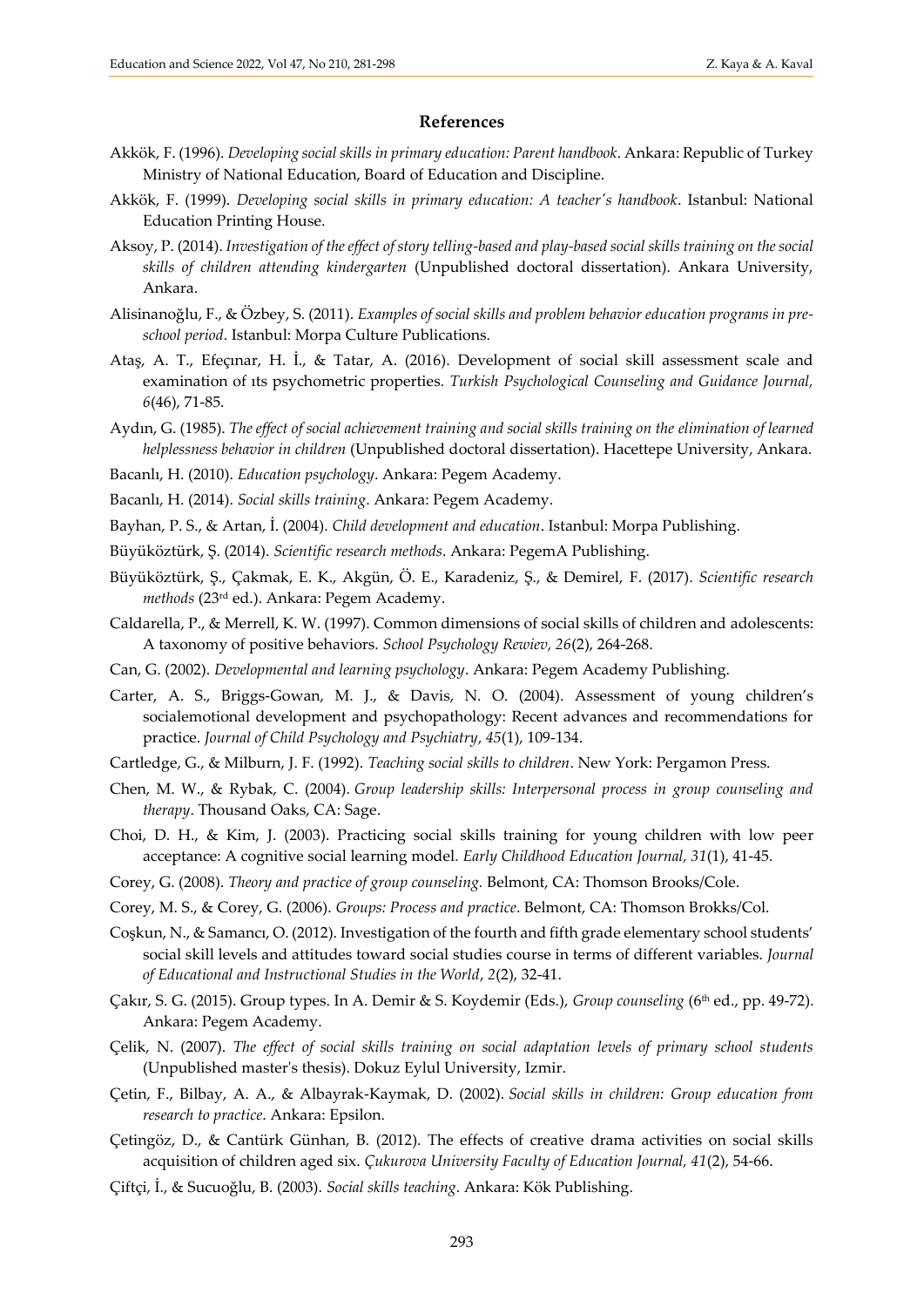Çivitci, A. (2018). *Group psychoeducation* (7th ed.). Ankara: Pegem Academy.

- Çubukçu, Z., & Gültekin, M. (2006). Social skills that should be acquired by students in primary education. *Journal of Social Sciences of the Turkic World,* 37, 155-174.
- Danielson, C. K., & Phelps, C. R. (2003). The assessment of children's social skills through self-report: A potential screening instrument for classroom use. *Measurement and Evaluation in Counseling and Development*, *35*(4), 218-229.
- Dereli, E. (2009). Examining the performance of the effect of a social skills training program for the acquition of social problem solving skills. *Social Behavior & Personality: An International Journal*, 37(10), 1419-1427. doi:10.2224/sbp.2009.3710.1413
- Dereli İman, E. (2014). The effect of the values education programme on 5-6 year old children's social development: social skills, psycho-social development and social problem solving skills. *Educational Sciences: Theory and Practice, 14*(1) , 249-268.
- Dermez, H. (2008). *Investigation of social skill levels of primary school 4th and 5th grade students in terms of some variables* (Unpublished master's thesis). Afyonkarahisar Kocatepe University, Afyon.
- Dowrick, P. W. (1986). *Social survival for children*. New York: Brunner/Mazel.
- Duran, M., Çeliköz, N., & Topaloğlu, A. Ö. (2013). Determination of secondary students' social skill levels. *Journal of İnönü University Faculty of Education*, *14*(2), 121-137.
- Durualp, E., & Aral, N. (2010). A study on the effects of play-based social skills trainıng on social skills of six-year-old children. *Hacettepe University Journal of Education*, *39*(39), 160-172.
- Ekinci Vural, D. E. (2006). *The effect of the social skills training program with family participation for affective and social skills in the preschool education program on the development of social skills in children* (Unpublished master's thesis). Dokuz Eylul University, Izmir.
- Eldeniz Çetin, M., & Avcıoğlu, H. (2010). Investigation of the effectiveness of social skills training program prepared through drama technique for mentally disabled students. *International Online Journal of Educational Sciences*, *2*(3), 792-817.
- Erikson, E. H. (1963). *Childhood and society*. New York: W. W. Norton.
- Erikson, E. H. (1968). *Identity: Youth and crisis*. New York: W.W. Norton.
- Eron, L. D. (1990). Understanding aggression. *Bulletin of the International Society for Research on Aggression*, *12*, 5-9.
- Farmer, T. W., Pearl, R., & Van Acker, R. M. (1996). Expanding the social skills deficit framework a developmental synthesis perspective, classroom social networks, and implications for the social growth of students with disabilities. *The Journal of Special Education*, *30*(3), 232-256.
- Freud, S. (1908). *On the sexual theories of children in the standard edition* (Vol. 9, J. Strachey, Çev.). London: The Hogarth Press.
- Gander, M. J., & Gardiner, H. W. (1993). *Child and adolescent development* (A. Dönmez, N. Çelen ve B. Onur, Trans.). Ankara: İmge Yayıncılık.
- Gladding, S. T. (2008). *Groups: A counseling specialty*. New Jersey: Pearson Prentice Hall.
- Gresham, F. M., & Elliott, S. N. (1987). The relationship between adaptive behavior and social skills: Issues in definition and assessment. *The Journal of Special Education*, *21*(1), 167-181.
- Gültekin Akduman, G., Günindi, Y., & Türkoğlu, D. (2015). The investigation of the relations between social skills level and behavioral problems in preschool children. *Journal of International Social Research*, *8*(37), 673-683.
- Günder, E. (2011). Evaluation of social adaptation skills of children in pre-school period. 20<sup>th</sup> Educational Sciences Congress, Mehmet Akif Ersoy University, Burdur.
- Hartup, W. W. (1992). Peer relations in early and middle childhood. In V. B. Van Hasselt & M. Hersen (Eds.), *Handbook of social development. Perspectives in developmental psychology* (pp. 257-281). Boston, MA: Springer. [doi:10.1007/978-1-4899-0694-6\\_11](https://doi.org/10.1007/978-1-4899-0694-6_11)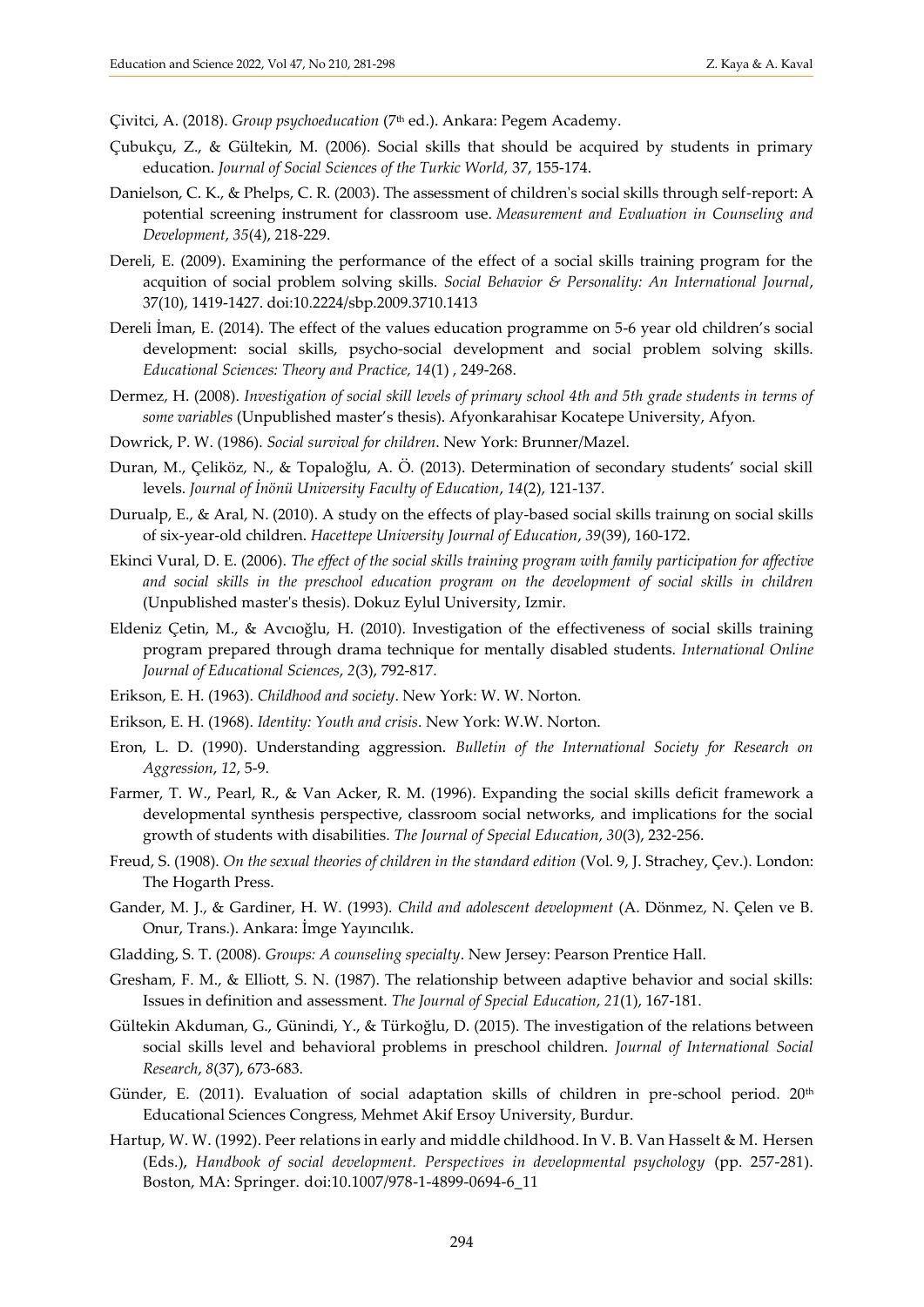- Hawkins, J. D., Kosterman, R., Catalano, R. F., Hill, K. G., & Abbott, R. D. (2008). Effects of social development intervention in childhood 15 years later. *Archieves of Pediatrics and Adolescent Medicine, 162*(12), 1133-1141.
- Hepler, J. B. (1990). Observig the social interactions of fifth grade children. *School Social Work Journal, 15*(1), 1-13.
- Heppner, P. P., Kivlighan, D. M. J., & Wampold, B. E. (1999). *Research design in counseling* (2nd ed.). Belmont, CA: Wadsworth.
- Hops, H. (1983). Children's social competence and skills: Current research practices and future directions. *Behavior Therapy, 14*(1), 3-18.
- Işıklar, A., Bilgin, M., & Bilgin, M. (2015). A study of primary school students' social levels of adaptation to school. *Bitlis Eren University Social Science Journal*, *4*(2), 29-44.
- Jacobs, E. E., Mason, R. L., & Harvill, R. L. (1998). *Group counseling: Strategies and skills*. Pasific Grove: Brooks/Cole Publishing Company.
- Jenson, W. R., Sloane, H. N., & Young, K. R. (1988). *Applied behavior analysis in education: A structured teaching approach*. Englewood Cliffs, NJ: Prentice Hall.
- Kabakçı, Ö. F., & Korkut, F. (2008). The study of students' social-emotional learning skills in terms of some variables at 6‐8 grade level. *Education and Science*, *33*(148), 77-86.
- Kağnıcı, Y. (2015). Planning and forming the group*.* In A. Demir & S. Koydemir (Eds.), *Group counseling* (6th ed., pp. 91-106 ). Ankara: Pegem Academy.
- Kandır, A. (2004). *3-6 years in development "My child is growing*". Istanbul: Morpa Publications.
- Karataş, Z. (2019). Introduction to social skills. In M. E. Deniz & A. Eryılmaz (Eds.), *Social skills training*. (pp. 2-27). Ankara: Pegem Academy Publishing.
- Kehoe, J. (1995). Basic item analysis for multiple-choice tests. ERIC/AE Digest. Retrieved from <https://files.eric.ed.gov/fulltext/ED398237.pdf>
- Kelly, J. A. (1982). *Social-skills training: A practical guide for interventions*. New York: NY: Springer Publishing Company Inc.
- Kemple, K. M. (2004). *Understanding and facilitating preschool childrens peer acceptance*. Retrieved from ERIC database. (ED345866)
- Kılıç, K. M., & Güngör Aytar, F. A. (2017). The effect of social skills training on social skills in early childhood, the relationship between social skills and temperament. *Education and Science, 42*(191), 185-204. doi:10.15390/EB.2017.7162
- Kjøbli, J., & Ogden, T. (2014). A randomized effectiveness trial of individual child social skills training: Sixmonth follow-up. *Child and Adolescent Psychiatry and Mental Health*, *8*(31), 1-11.
- Kocayörük, A. (2000). *The effect of drama on improving social skills of primary school students* (Unpublished master's thesis). Ankara University, Ankara.
- Koç, B. (2015). *The effect of cooperative learning method on achievement, retention and social skills in mathematics lesson* (Unpublished master's thesis). Adnan Menderes University, Aydın.
- Kuzgun, Y. (1991). *Guidance and psychological counseling* (2nd ed.). Ankara: OSYM Publications.
- Lin, A. S. (1996). *The effects of curriculum-based peer-mediated social skills training on the possitive peer ınteractions of preschool children whith special needs* (Doctoral dissertation). The Ohio State Universty, USA.
- Little, S. G., Swangler, J., & Akin-Little, A. (2017). Defining social skills. In J. L. Matson (Ed.), *Handbook of social behavior and skills in children* (pp. 9-17). Cham: Springer.
- Lynch, S. A., & Simpson, C. G. (2010). Social skills: Laying the foundation for success. *Dimensions of Early Childhood*, *38*(2), 3-11.
- Mantaş, S. (2014). *The effect of drama activities on social skill development and cooperation behaviors of primary school 4th grade students* (Unpublished master's thesis). Ankara University, Ankara.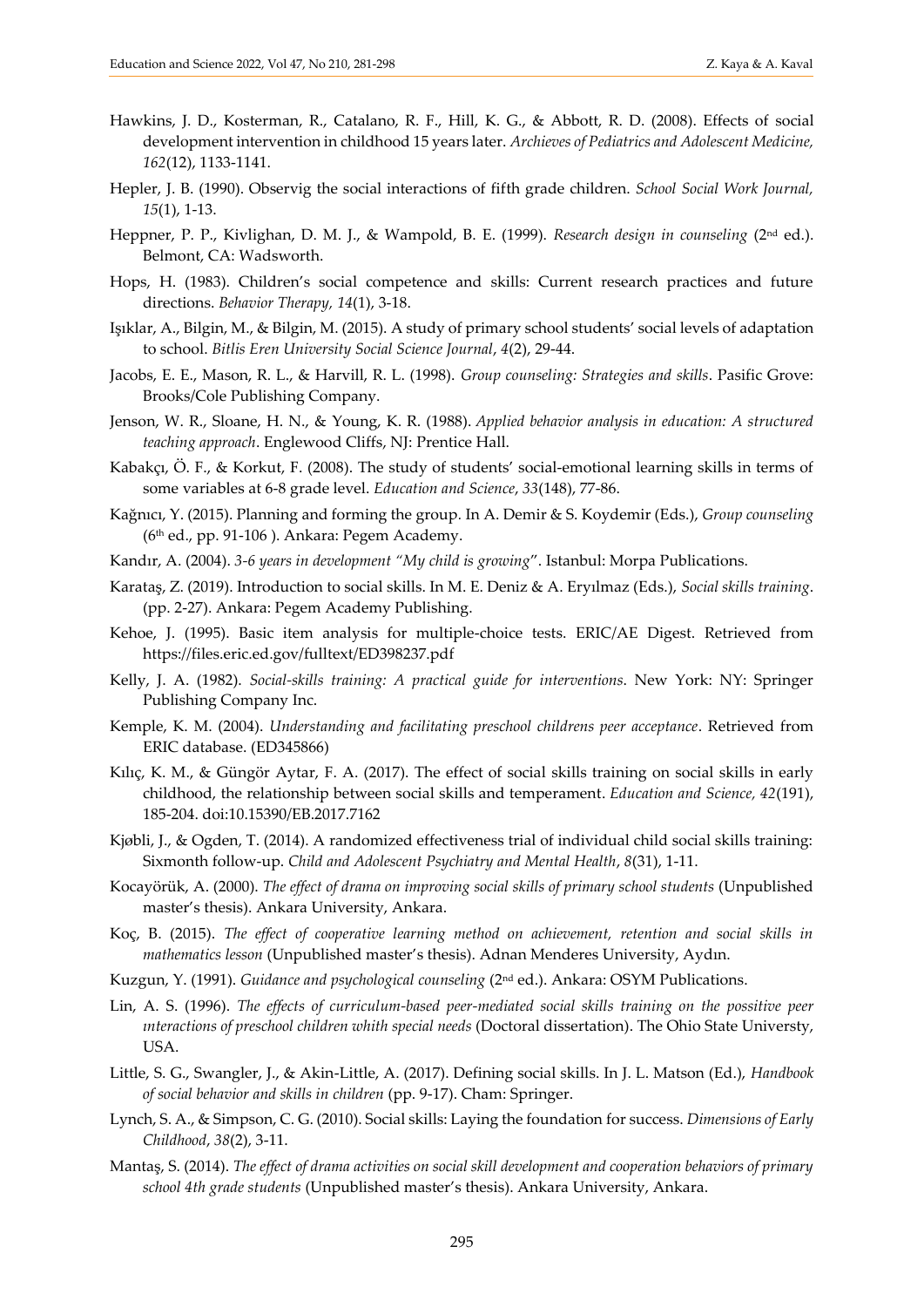- Marlowe, H. A. (1986). Social intelligence: Evidence for multidimensionality and construct independence. *Journal of Educational Psychology*, *78*(1), 52-58.
- McClellan, D. E., & Katz, L. G. (2001). *Assessing young children's competence*. Retrieved from ERIC database. (ED450953)
- McClellan, D. E., & Kinsey, S. J. (1999). Children's social behavior in relation to participation in mixedage or same-age classrooms. *Early Childhood Research and Practice*, *1*(1). Retrieved from https://ecrp.illinois.edu/v1n1/mcclellan.html
- Muskett, D. P. (2008). *A study of the impact of social skills training incorporating cognitive behavioral interventions in the framework of the 7 Habits of Highly Effective People on elementary students with emotional/behavioral disabilities* (Doctoral dissertation). Cardinal Stritch University, USA.
- Myrick, R. D. (1997). *Developmental guidance and counseling: A practical approach* (3rd ed.). Minneapolis, MN: Educational Media Corporation.
- Neda, Y. M., Ashkan, N., Sırous, S., & Taher, T. (2013). The effectiveness of group story-based social skills training on children exeternalizing behavior problems. *Developmental Psychology, 9*(35), 249- 257.
- Oden, S., & Asher, S. R. (1977). Coaching children in social skills for friendship making. *Child Development, 48*(2), 495-506.
- Ohlsen, M., Home, A. M., & Lawe, C. F. (1988). *Group counseling* (2nd ed.). New York: Holt.
- Öncü, H. (2002). Small group counseling as a counselor intervention: A theoretical review. *Gazi University Journal of Gazi Education Faculty*, *22*(2), 85-102.
- Ören, N. (1989). *The effects of group counseling on primary school students' exam and general anxiety levels*. Erzurum: Atatürk Üniversitesi Edebiyat Fakültesi Sosyoloji Bölümü Yayınları.
- Özbey, S. (2012). An investigation on the social skills and problematic behaviors of 60-72 month-old children attending preschool institutions in terms of school and home environment. *Community and Social Work*, *23*(2), 21-32.
- Öztürk, M. O. (1994). *Mental health and disorders* (5th ed.). Ankara: Physicians Publication Association.
- Sam, M. S. (2013). *Social skills*. Retrieved from https://psychologydictionary.org/social-skills/
- Pekdoğan, S. (2016). Investigation of the effect of story-based social skills training program on the social skill development of 5-6 year-old children. *Education and Science*, *41*(183), 305-318.
- Piaget, J. (1999). *Mental development in children* (H. Portakal, Trans.). Istanbul: Cem Publishing.
- Putallaz, M. (1983). Predicting children's sociometric status from their behavior. *Child Development, 54*(6), 1417-1426.
- Putallaz, M., & Gottman, J. M. (1981). An interactional model of children's entry into peer groups. *Child Development, 52*(3), 986-994.
- Santrock, J. W. (2016). *Life-span development: Developmental psychology* (G.Yüksel, Ed. & Trans.). Ankara: Nobel Publishing.
- Sergin, C., & Giverts, M. (2003). Methods of social skills training and developments. In J. O. Grene & B. R. Burleson (Eds.), *Handbook of communication and social interaction skills* (pp. 135-175). NJ: Lawrence Erlbaum Associates.
- Siu, A. F. (2014). Effectiveness of group theraplay on enhancing social skills among children with developmental disabilities. *International Journal of Play Therapy*, *23*(4), 187-203.
- Stewart, J., & McKay, R. (1995). Group counselling elemantary school children who use agressive behaviors. *Guidance and Counselling, 11*(1), 12-16.
- Tagay, Ö., Baydan, Y., & Voltan Acar, N. (2010). The effects of building lives on cooperative knowledge skills (BLOCKS) program on social skills of the middle school students. *Mehmet Akif Ersoy University Journal of Social Sciences Institute, 2*(3), 19-28.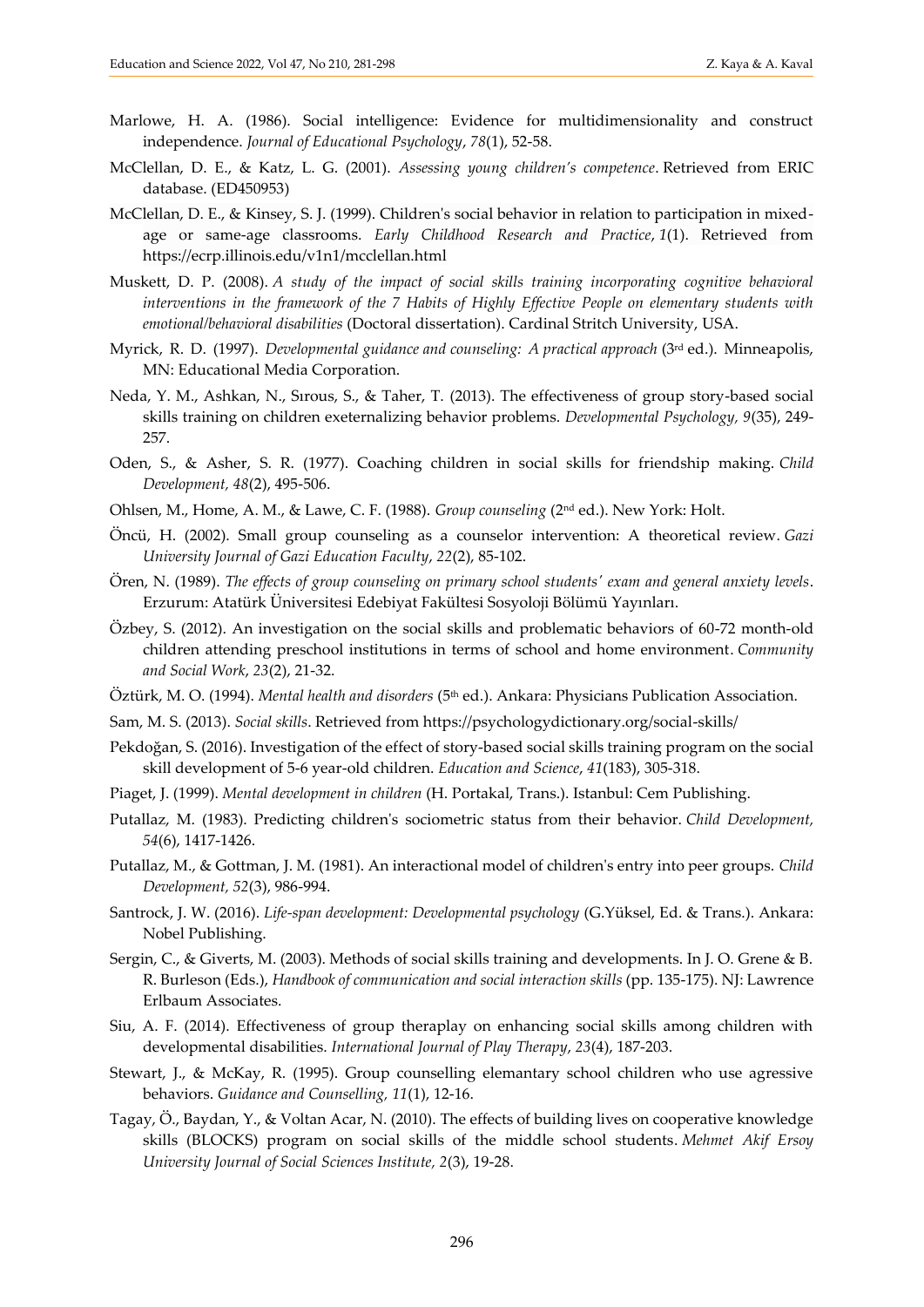- Trotzer, J. P. (1989). *The counselor and the group: Integrating theory, training and practice* (2nd ed.). Muncie: Accelerated Development Inc.
- Uysal, A., & Kaya Balkan, İ. (2015). Comparison of preschool children's social skill levels and self concept who received and who did not received social skills training. *Studies in Psychology*, *35*(1), 27-56.
- Uz Baş, A. (2009). The evaluation of school counselors' opinions about school violence and aggression. *Mehmet Akif Ersoy University Journal of Education Faculty*, 18, 90-110.
- Uzamaz, F. (2000). *The effect of social skills training on adolescents' interpersonal relationship levels* (Unpublished master's thesis). Çukurova University, Adana.
- Ünlü, M. (2010). *The effect of group counseling on social skill levels of secondary school students* (Unpublished master's thesis). Afyon Kocatepe University, Afyon.
- Vander Kolk, C. J. (1985). *Introduction to group counseling and psychotherapy*. Illinois: Bell & Howell Company.
- Villares, E., Brigman, G., & Peluso, P. (2008). Ready to learn: An evidence-based individual psychology linked curriculum for prekindergarten through first grade. *Journal of Individual Psychology, 64*(4), 386-402.
- Voltan Acar, N. (2018). *Group counseling: Principles and techniques*. Ankara: Nobel Publication.
- Weiten, W., Hammer, T. E., & Dunn, D. S. (2016). *Psychology and contemporary life: Human adjustment* (F. E. İkiz, Ed. & Trans.). Ankara: Nobel Publishing.
- Westwood, P. S. (1993). *Commonsense methods for children with special needs: Strategies for the regular classroom* (2 nd ed.). London: Routledge.
- Wilson, S. R., & Sabee, C. R. (2003). Explcicating comnunicative competence as a therotecital TERM. In J. O. Gren & C. M. Sabee (Eds.). *Handbook of communication and social interaction skills* (pp. 3-51). New Jersey: Lawrence Erlbaum Ass.
- Wortham, S. (2006). *Early childhood curriculum, developmental bases for learning and teaching* (4<sup>th</sup> ed.). New Jersey: Pearson/ Merrill/Prentice Hall.
- Yalom, I. (1995). *Theory and practice of group psychotherapy* (A. Tangör & Ö. Karaçam, Trans.). İstanbul: Kabalcı Publishing House.
- Yeşilyaprak, B. (2003). *Guidance services in education* (6th ed.). Ankara: Nobel Publication Distribution.
- Yukay, M. (2006). Okul öncesi dönemdeki çocukların kişilerarası ilişkilerini geliştirmeye yönelik hazırlanmış sosyal beceri eğitimi programının değerlendirilmesi. In O. Ramazan, K. Efe, & G. Güven (Eds.), *I. Uluslararası Okulöncesi Eğitim Kongresi* (pp. 9-16). İstanbul: Yapa Yayınları.
- Zins, J. E., Weissberg, R. P., Wang, M. C., & Walberg, H. J. (2001). Social-emotional learning and school success. *CEIC Review, 10*(6), 1‐3.